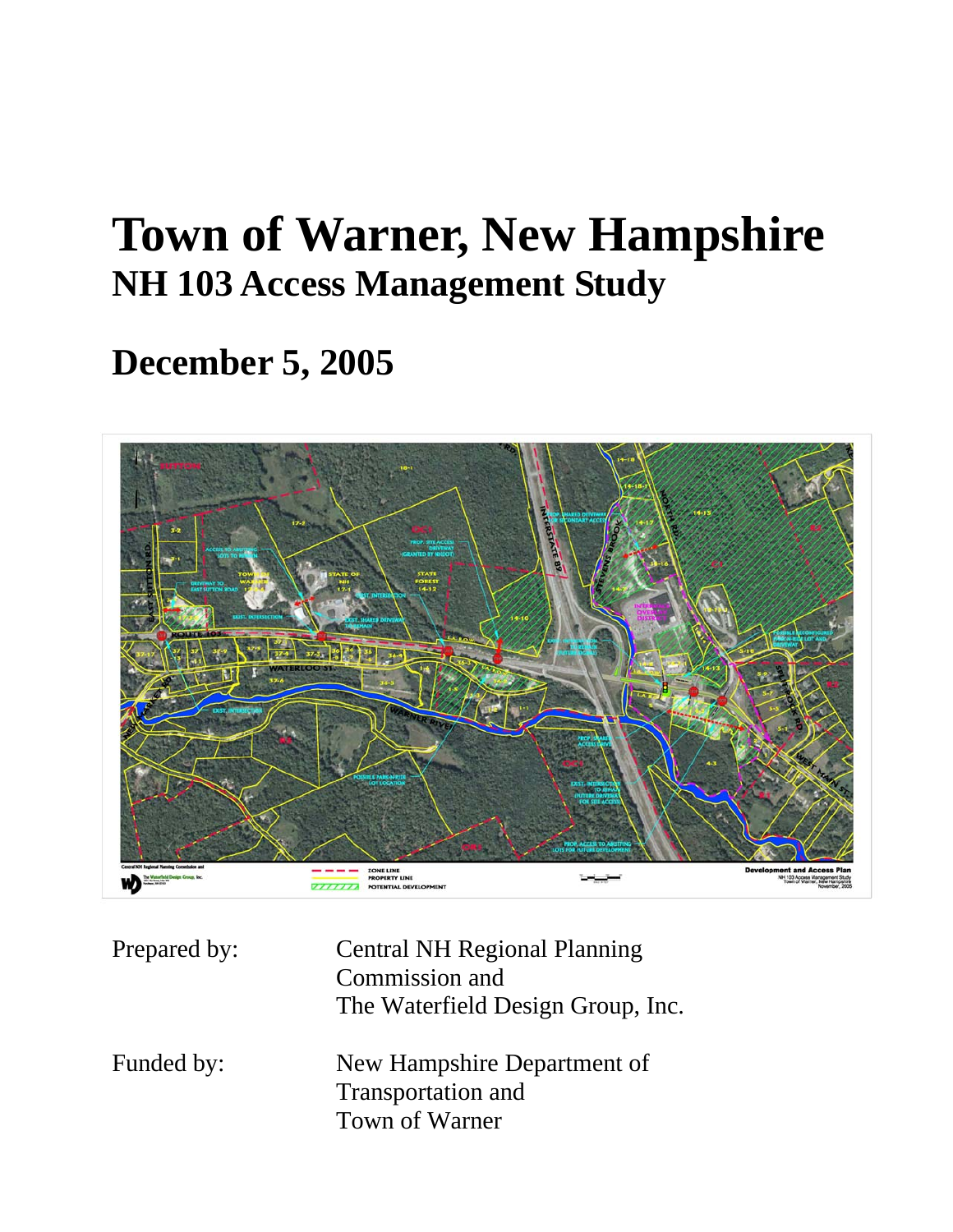# **Town of Warner, New Hampshire NH 103 Access Management Study**

# **December 5, 2005**

# Table of Contents

|    |                                                                 | Page 1     |
|----|-----------------------------------------------------------------|------------|
|    |                                                                 | Page 2     |
|    |                                                                 | Page 6     |
| D. |                                                                 | Page 8     |
|    |                                                                 | Page 11    |
| F. |                                                                 | Page 11    |
|    | Site Plan Review Regulations and Design Review Standards and    | Appendix A |
|    | Draft Access Management Memorandum of Understanding  Appendix B |            |

# Figures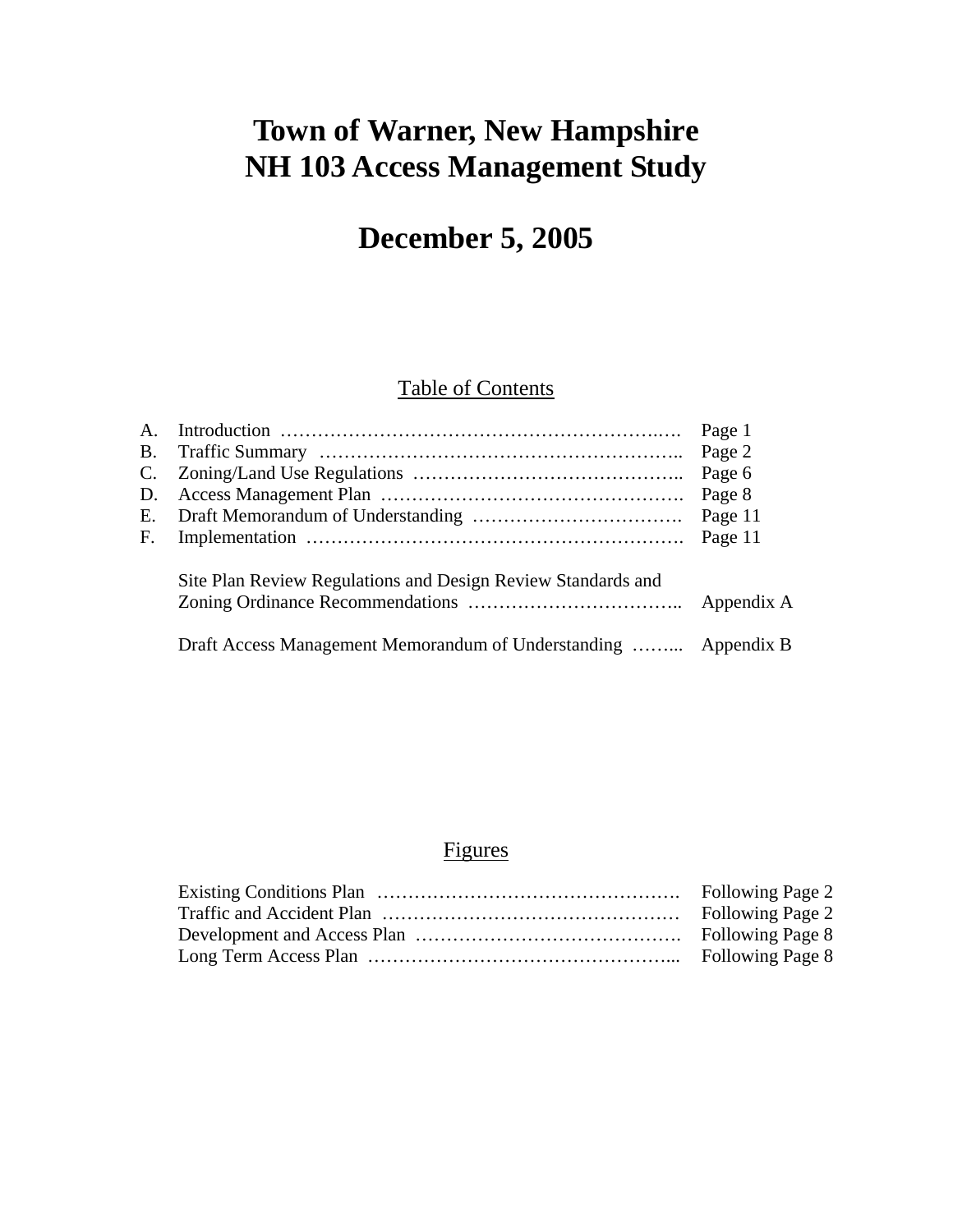# **Town of Warner, New Hampshire NH 103 Access Management Study**

# **December 5, 2005**

# **A. Introduction**

At Town Meeting 2004, the Town of Warner approved funding to provide the local match for two related projects, the Warner Exit 9 Design Charette developed by Plan NH, and the NH 103 Access Management Study. Assistance in the preparation of the Access Management Study was provided by the Central New Hampshire Regional Planning Commission (CNHRPC) and Waterfield Design Group, Inc. (WDG).

The funding for the NH 103 Access Management Study was provided by NHDOT (80%) with the remainder provided by the Town. Representatives of the Planning Board participated in the development of the funding application.

The Study Committee formed to prepare the Access Management Study met monthly between May and October 2005. A well-attended public meeting was held on August 25, and representatives of Town Boards were invited to discuss the study and provide input on September 22.

It is important to note the timing of the Design Charette and Access Management Study. The Charette was undertaken on June 11 and 12, 2004, and the Access Management was initiated in Summer 2005. This allowed many of the concepts included in the Charette to be included in the Access Management Plan.

The results of the study include a proposed graphic-based Access Management Plan, recommendations for changes to the Zoning Ordinance, and several other recommendations ranging from the near-term development of a Memorandum of Understanding between the Town and NHDOT District 5 related to the issuance of driveway permits on state highways in Warner to the future relocation of the existing Park and Ride to a NHDOT owned lot just to the west of Exit 9.

It should be emphasized that the proposed Access Management Plan can serve as a framework for future development in the Warner Intervale area. While the locations of driveway access points are not officially established by the proposed Access Management Plan, it is believed that that the availability of the plan will lead to constructive discussions between developers and the Planning Board as the area develops.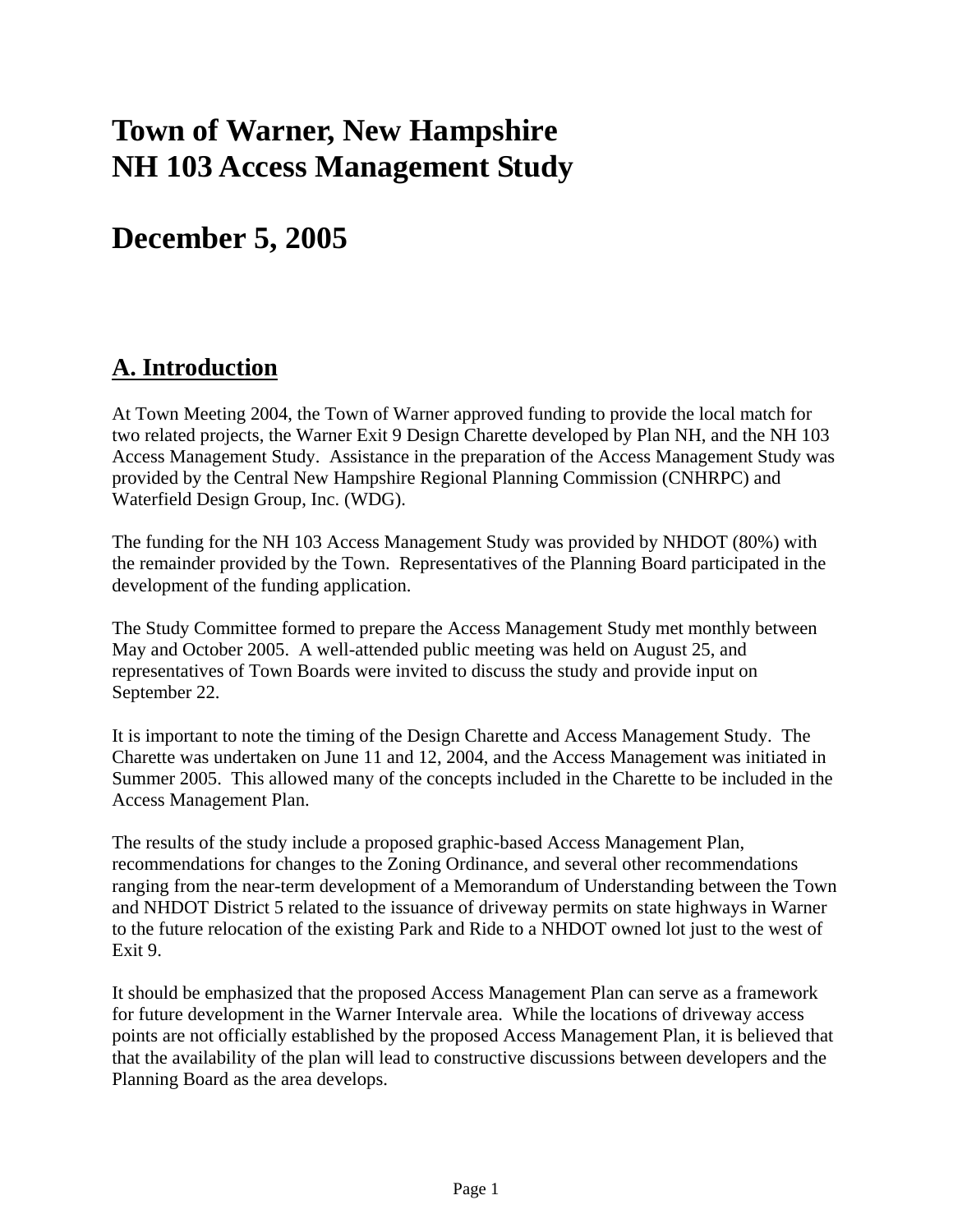# **B. Traffic Summary**

### **1.0 Introduction**

The following provides a summary of the existing geometric and traffic conditions along the NH 103 corridor in Warner. The limits of the study along NH 103 are East Sutton Road to the west and North Road to the east. The study area includes the intersection with the I-89 Exit 9 ramps, driveway to the Market Basket Plaza, the park and ride lot and North Road.

## **2.0 Existing Geometry**

NH Route 103 is a two lane arterial that traverses the town of Warner from the southeast to the northwest. The project area for this Access Management Study stretches from North Road at the east to East Sutton Road to the west. The speed limit in the study area is 35 mph from North Road to the intersection with Waterloo Street at which point it increases to 50 mph.

The I-89 Exit 9 interchange ramps create a series of major intersections as NH 103 passes under I-89. The interchange provides full access to and from the interstate and left turn lanes are provided at the northbound and southbound on-ramps. All of the interchange intersections are unsignalized.

The Market Basket Plaza creates another major unsignalized intersection on NH 103 just east of I-89. Left turn lanes are provided on NH 103 to enter the plaza to the north and the gas station to the south of NH 103. Immediately east of the Market Basket driveway, and on the north side of NH 103, is a 25 space park-and-ride lot. A one-way driveway provides access at the easterly end of the lot and egress on the westerly side of the lot.

North Road intersects NH 103 to the north and is unsignalized. East Sutton Road creates a fourway intersection with NH 103 and Waterloo Street intersects NH 103 to the south. Both of these intersections are unsignalized.

NH Route 103 is commercially developed to the east of Interstate 89 with gas stations, a shopping plaza, a McDonald's and a Park and Ride located between the interstate and North Road. There are three undeveloped commercial parcels located on the south side of NH 103 opposite the park and ride lot, and one lot located at the corner of North Road and NH 103. The Market Basket Plaza also has a substantial amount of land available for potential additional development. The western portion of the study area is developed with single-family dwellings on the south side of NH 103, although the driveways are located on Waterloo Street. The north side of NH 103 to the west of the interstate is sparsely developed with a State Forest and State and municipal uses occupying three large parcels. Immediately west of I-89 and south of NH 103 is a stated owned parcel of land that represents a potential development site.

The limited access right of way from the interstate extends east to the Market Basket Plaza driveway and west to the intersection with Waterloo Street. The limited access right of way restricts future driveways from accessing Route 103, unless permitted by NH DOT.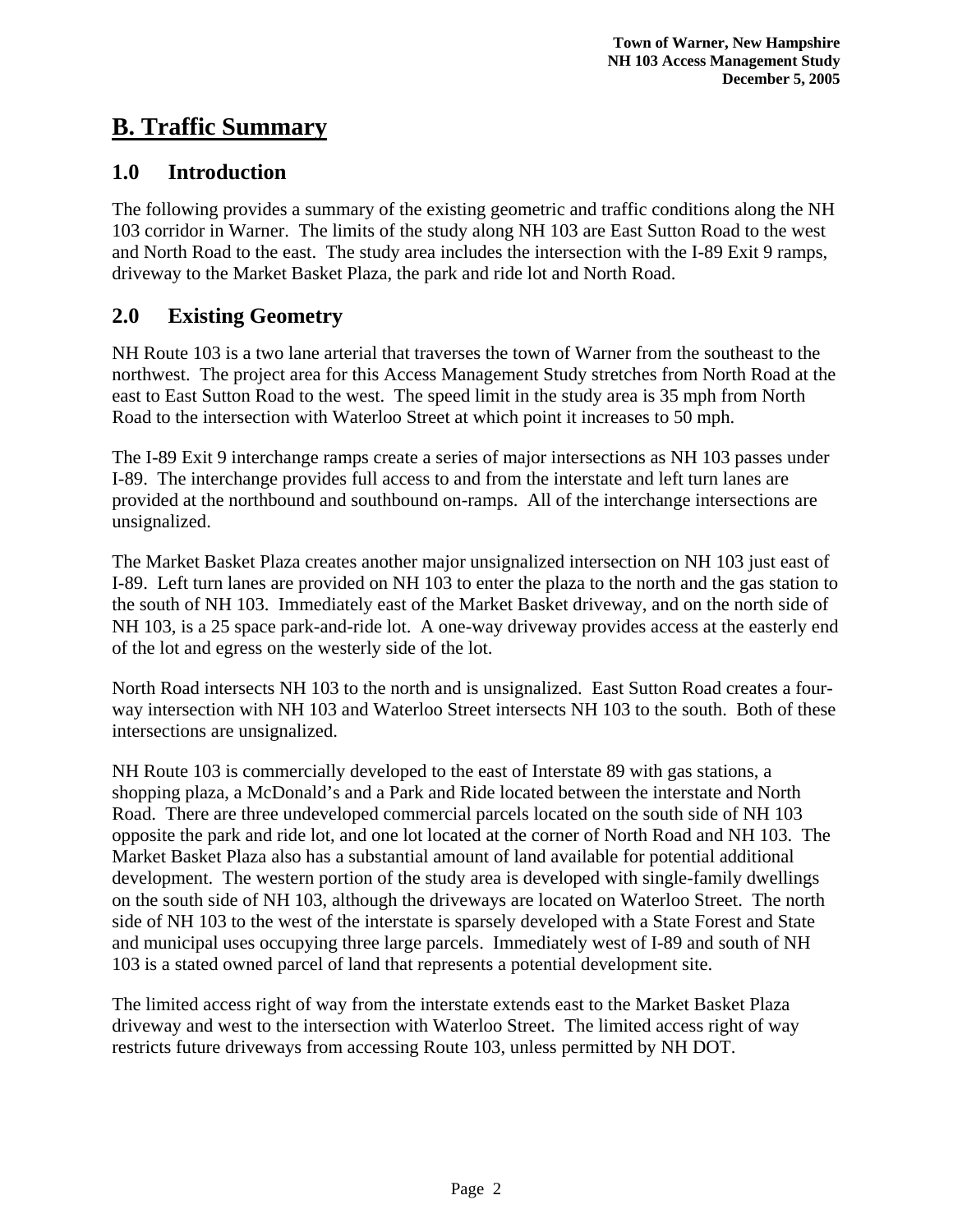### **3.0 Traffic**

NH Route 103 is a main arterial into the Village of Warner as well as the primary route to the Lake Sunapee State Park. Lake Sunapee State Park is west of the Interstate at Exit 9, while the Village is just a mile or so the east. The CNHRPC collected traffic data along NH 103 for a 7 day period from June  $7 - 14$ , 2005. This data was collected using pneumatic tubes along Route 103 west of 89, between 89 and the Market Basket Plaza, and east of the plaza. Data was also collected on the I-89 NB on and off ramps, SB on and off ramps, and on the Market Basket Plaza driveway. The peak volumes for this area occurred on Friday evening and Saturday morning and mid-afternoon. The peak hour traffic volumes for each roadway segment are summarized below:

| Location                     | <b>Friday Evening</b><br>(VPH) | <b>Saturday Morn./Afternoon</b><br>(VPH) |  |  |  |
|------------------------------|--------------------------------|------------------------------------------|--|--|--|
| <b>NH 103 West of I-89</b>   |                                |                                          |  |  |  |
| Eastbound                    | 214                            | 296                                      |  |  |  |
| Westbound                    | 314                            | 283                                      |  |  |  |
| <b>NH 103 East of I-89</b>   |                                |                                          |  |  |  |
| Eastbound                    | 461                            | 454                                      |  |  |  |
| Westbound                    | 440                            | 429                                      |  |  |  |
| NH 103 East of Market Basket |                                |                                          |  |  |  |
| Eastbound                    | 258                            | 234                                      |  |  |  |
| Westbound                    | 325                            | 368                                      |  |  |  |
| <b>Market Basket Drive</b>   |                                |                                          |  |  |  |
| Northbound                   | 300                            | 310                                      |  |  |  |
| Southbound                   | 314                            | 286                                      |  |  |  |
| I-89 Ramps                   |                                |                                          |  |  |  |
| NB on-ramp                   | 181                            | 141                                      |  |  |  |
| NB off-ramp                  | 309                            | 214                                      |  |  |  |
| SB on-ramp                   | 234*                           | 210                                      |  |  |  |
| SB off-ramp                  | 155                            | 130                                      |  |  |  |

|  |  | Table 1.0 - Traffic Volumes - June 2005 |
|--|--|-----------------------------------------|
|  |  |                                         |

\* Represents AM peak hour

The interchange itself and the commercial development immediately east generate the highest traffic volumes within the study limits. Traffic exits Interstate 89 at exit 9 and passes through the commercial district and on to downtown. NH 103 to the west of the interstate carries a substantially lower volume as compared to the segment to the east. Traffic volumes drop to the east of the Market Basket Plaza.

The New Hampshire Department of Transportation operates a permanent traffic recorder on Interstate 89 in this area collecting Annual Average Daily Traffic on a monthly basis. The data collected from this counter from 2004 indicates that the summer months, in particular August, are the busiest time of year with the highest traffic volumes for this region. Table 2 provides a summary of the seasonally adjusted peak hour volumes: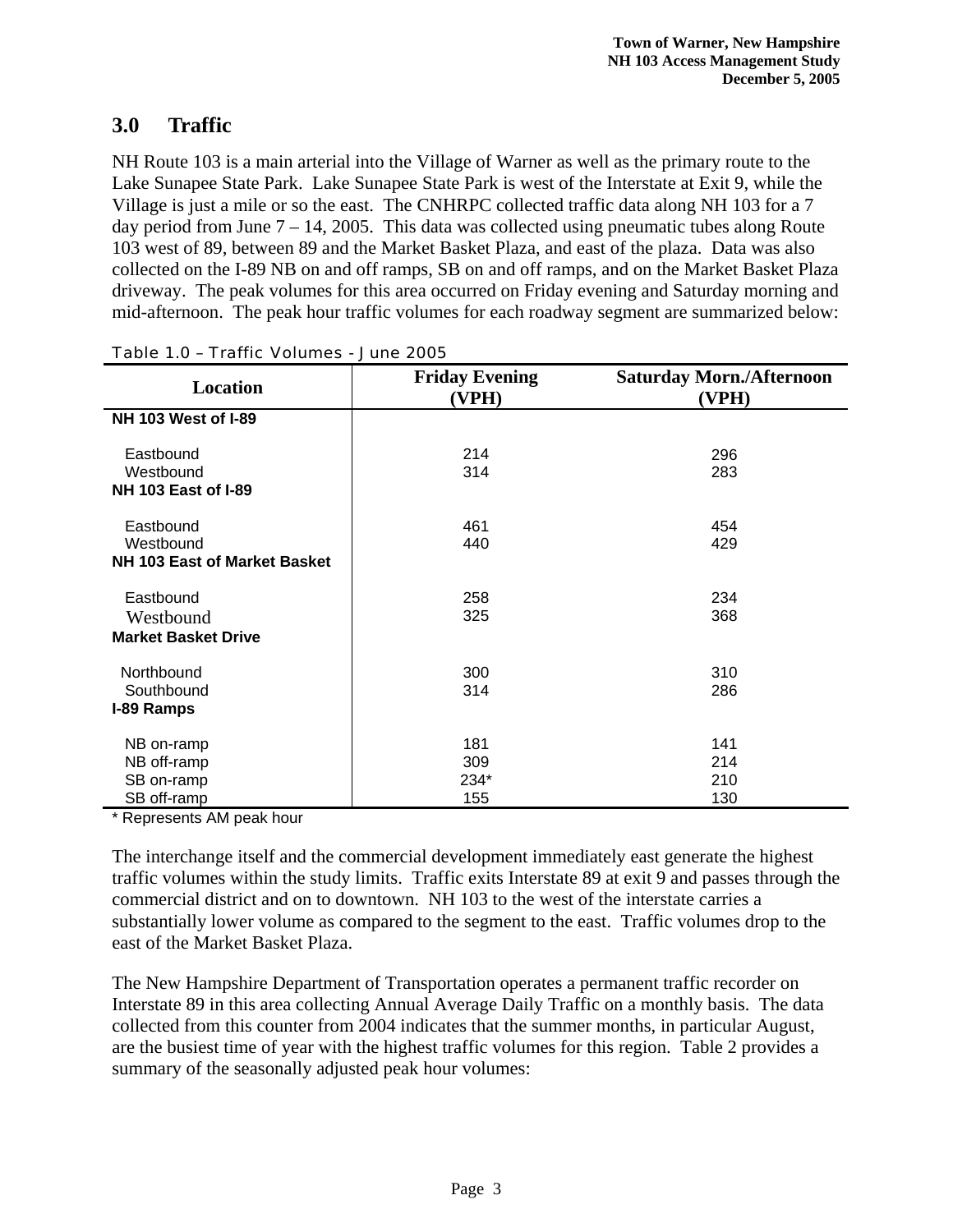| Location                            | <b>Friday Evening</b> | <b>Saturday Morn./Afternoon</b> |
|-------------------------------------|-----------------------|---------------------------------|
|                                     | (VPH)                 | (VPH)                           |
| <b>NH 103 West of I-89</b>          |                       |                                 |
|                                     |                       |                                 |
| Eastbound                           | 246                   | 361                             |
| Westbound                           | 361                   | 345                             |
| <b>NH 103 East of I-89</b>          |                       |                                 |
|                                     |                       |                                 |
| Eastbound                           | 530                   | 553                             |
| Westbound                           | 506                   | 523                             |
| <b>NH 103 East of Market Basket</b> |                       |                                 |
|                                     |                       |                                 |
| Eastbound                           | 296                   | 285                             |
| Westbound                           | 373                   | 449                             |
| <b>Market Basket Drive</b>          |                       |                                 |
|                                     |                       |                                 |
| Northbound                          | 345                   | 378                             |
| Southbound                          | 361                   | 349                             |
| I-89 Ramps                          |                       |                                 |
|                                     |                       |                                 |
| NB on-ramp                          | 208                   | 172                             |
| NB off-ramp                         | 355                   | 261                             |
| SB on-ramp                          | 269*                  | 256                             |
| SB off-ramp                         | 178                   | 158                             |

#### Table 2.0 – Seasonally Adjusted Traffic Volumes - June 2005

\* Represents AM peak hour

Intersection turning movement counts (TMC's) were also conducted to determine turning movements at the intersections of Route 103 with Interstate 89 and the Market Basket Plaza Driveway. These turning movement counts were conducted during the afternoon peak hour on Tuesday July 19, 2005. The counts are shown on the figure below:

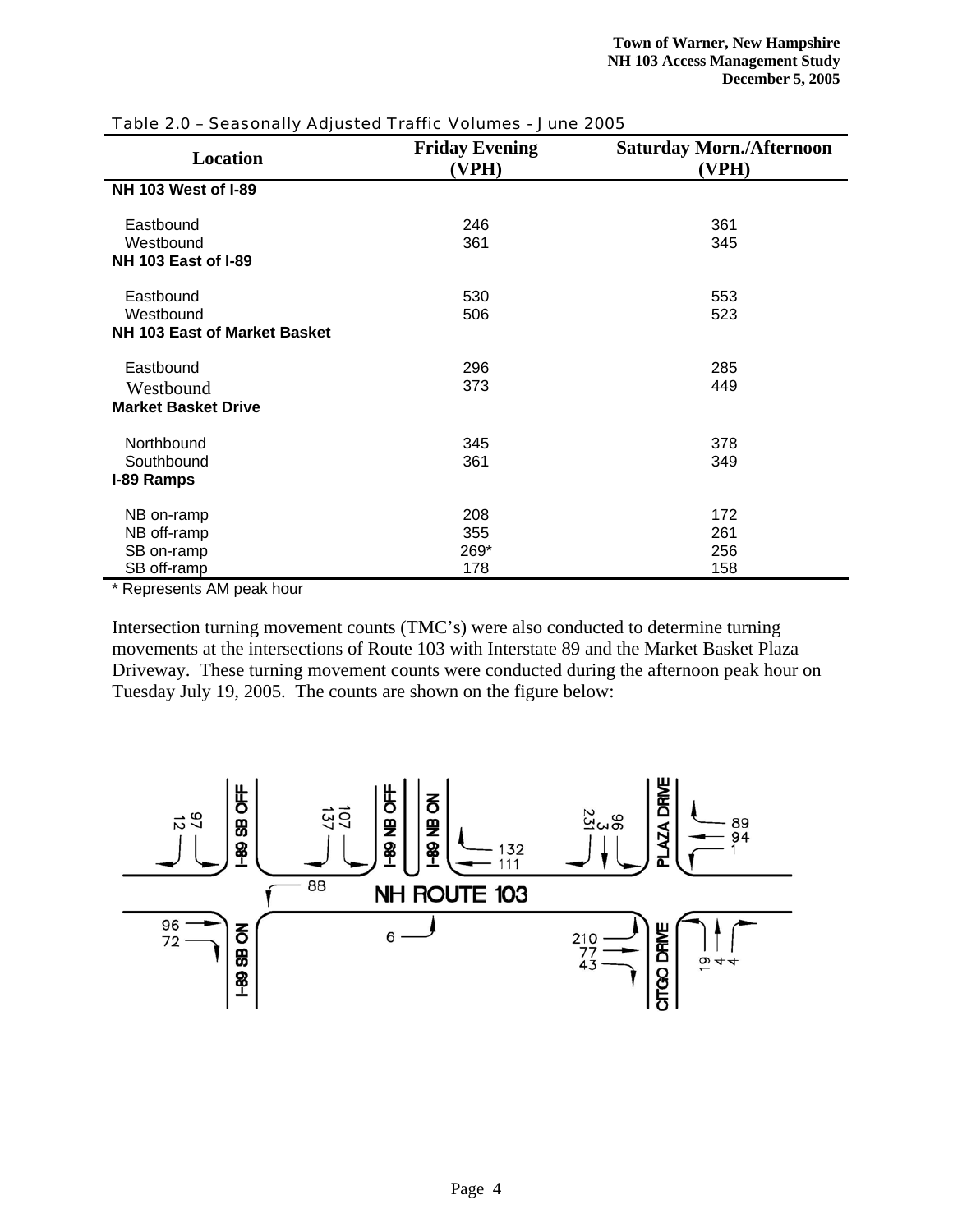The TMC's show that while there is nearly a 50/50 split of turning traffic exiting I-89 northbound, approximately 90% of traffic exiting I-89 southbound turn east towards downtown Warner. When traveling NH 103 westbound approximately 40% turn right onto I-89 north.

The Market Basket Plaza intersection count included east and west volumes on Route 103, the plaza drive, and the westerly CITGO driveway. This count shows that the majority of the traffic enters and exits this intersection to the west, presumably coming from the interstate. Nearly 65 percent of the eastbound traffic on NH 103 turns left into the Market Basket Plaza while approximately 25 percent continues east. The traffic exiting the plaza has similar characteristics. Nearly 70 percent of the exiting traffic takes a right onto NH 103 (westbound) while only 30% takes a left. Westbound traffic on NH 103 splits nearly 50/50 with traffic turning right into the plaza or continuing on west.

### **4.0 Intersection Capacity and Signal Warrants**

Intersection capacity analysis was performed the two major intersections within the study area using the Highway Capacity Software®. The NH 103 / Market Basket Plaza intersection currently operates under a stop control with the Plaza and CITGO driveways having stop signs. Traffic heading east and westbound on Route 103 experience minimal delay and the left turns operate at Level of Service (LOS) A. The north and southbound movements out of the driveways experience considerable delay with an LOS ranging between D and E. The left turn movements from these driveways operate at LOS F during the peak hour.

An intersection capacity analysis was also performed at the NH 103 / I-89 NB ramps intersection. At this intersection the I-89 northbound off-ramp is under stop control. This intersection experiences very little delay during the peak hour. The right and left turn movement from the I-89 off-ramp operates at a LOS B.

A signal warrant analysis was also performed on both of these intersections. A traffic signal can be installed if certain thresholds or warrants as published in the Manual of Uniform Traffic Control Devices (MUTCD) are met. For this effort three of the signal warrants, all focusing on traffic volumes on the major and minor roadway, were reviewed.

Based on the June 2005 traffic data, the intersection of NH 103 and Market Basket Plaza Drive meets and exceeds the minimum threshold for the peak hour, 4-hour and 8-hour signal warrants. This intersection can expect to experience increased delays, specifically on the minor approaches, as development of this corridor increases unless a signal is installed.

The intersection of NH 103 and I-89 northbound on/off-ramps does not meet any of the three traffic volume related signal warrants based on existing 2005 traffic volumes. However, this does not mean that future traffic growth due to development along the corridor will not push this intersection above the minimum thresholds. It is recommended that this intersection be analyzed in the future as development along NH 103 continues and general background growth occurs.

# **5.0 Accidents**

Accident data for the study corridor was collected from the New Hampshire Department of Transportation for 2002 and 2003. The NHDOT has a system for recording date, time, location, cause, injuries, and other specifics of a given accident. However, in some instances this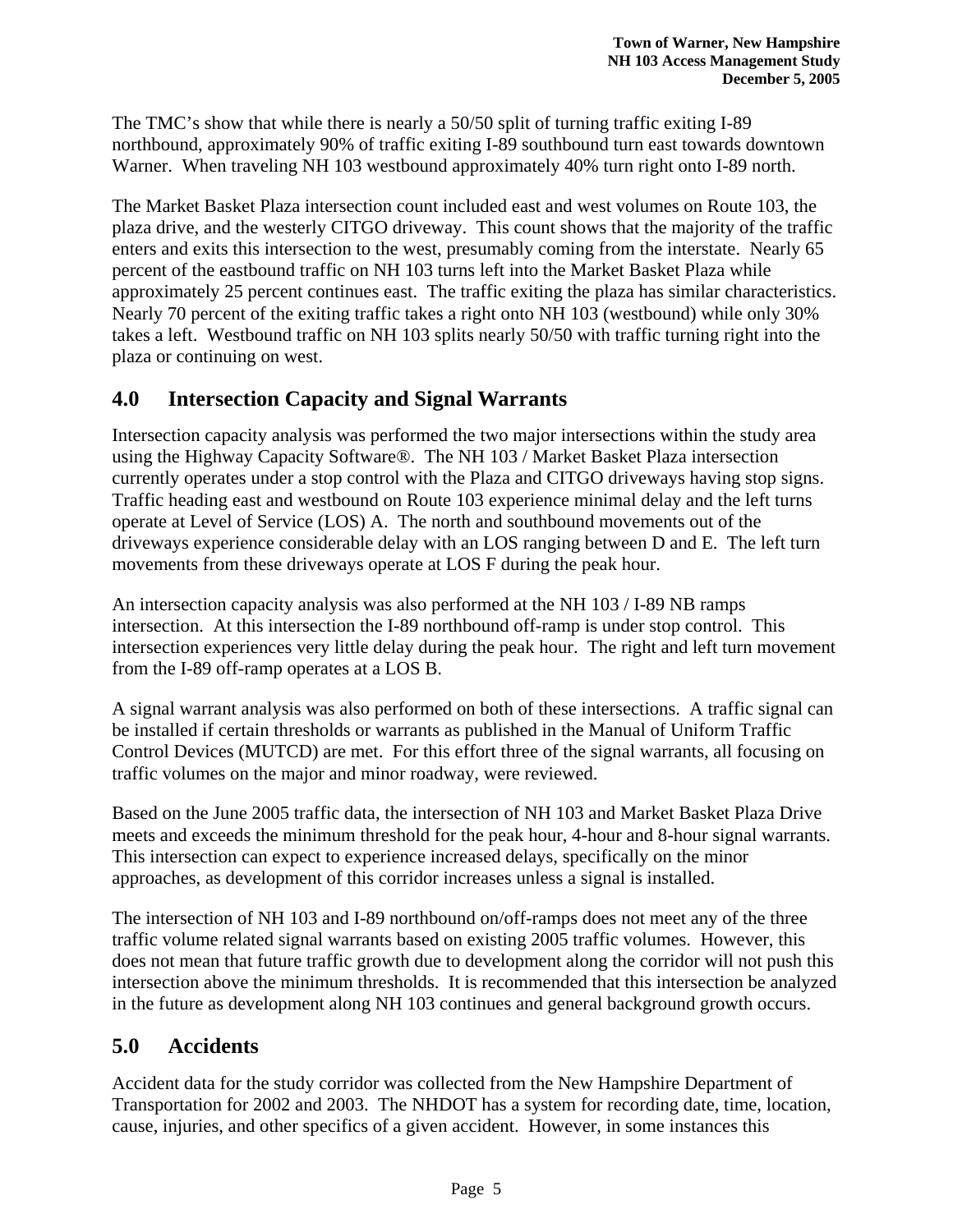information can still be quite vague and therefore we have identified and mapped accidents, but may not have complete and detailed information for all of them.

In 2002 there were 7 reported accidents that occurred within the study area. There were 14 accidents reported in 2003. Of the 21 accidents, ten occurred in the vicinity of the I-89 ramps, three at the Market Basket Driveway and two occurred at North Road. Seven of the accidents resulted in injuries and one accident just west of I-89 involved a fatality. Many of the accidents are rear-end or fixed object collisions which are often caused by driver error.

# **C. Zoning/Land Use Regulations**

## **1.0 Introduction**

A number of recent changes to the Zoning Ordinance and Site Plan Review Regulations over the last several years have given the Planning Board improved tools when considering development proposals in the Warner Intervale area. The purpose of the Zoning/Land Use Regulation analysis is to identify opportunities to further improve the zoning ordinance and land use regulations related to access management and other concerns in the Intervale area.

# **2.0 Existing Conditions**

### *Zoning Ordinance*

NH Route 103 crosses through four zoning districts within the Town of Warner. The Commercial District (C-1) extends along both sides of Route 103 from North Road to Waterloo St. A portion of this area from North Road to Intestate 89 is further defined as the Warner Intervale Overlay District (INT). Heading west from Waterloo Street, the parcels south of NH 103 are within the Low Density Residential District (R-3) while the parcels to the north are within the Open Conservation District (OC-1). These districts are defined below:

- **Commercial District (C-1)** permits business and commercial establishments as well as certain dwelling and light industrial uses. The purpose of this district is to encourage growth of this type in the proximity of the interstate highway interchanges.
- **Low Density Residential District (R-3)** designated for residential and agricultural uses on land remote from municipal water and sewer services and which because of its character requires large minimum lot sizes.
- **Open Conservation District (OC-1)** designated for agricultural, forestry, and very limited residential uses on inaccessible land, which because of steepness of slope, poor drainage, or periodic flooding shall not be intensively developed.
- **Warner Intervale Overlay District (INT)** purpose is to provide a framework for development in this area as a commercial and social hub for the community, compatible with Warner's character as an historic New England town, and providing an appropriate entrance to the Village.

The Warner Interval Overlay District was adopted at 2005 Town Meeting. Located in the area immediately east of Exit 9, it is a relatively small area within the overall Commercial District.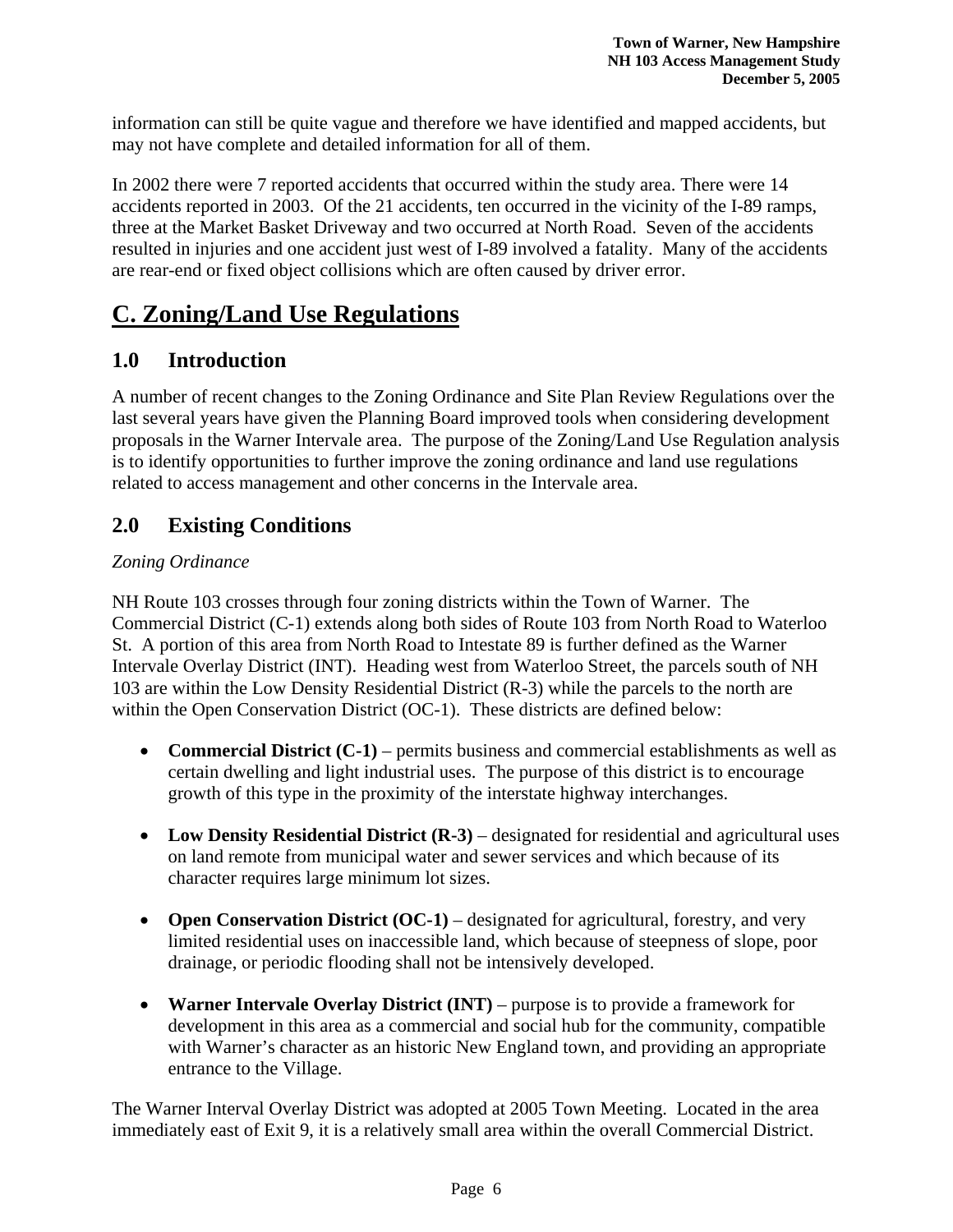The purpose of the district is to:

*provide a framework for development in this area as a commercial and social hub for the community, compatible with Warner's character as an historic New England town, and providing an appropriate entrance to the Village…* 

An important consideration in the district is that accommodations shall be provided within and between developed parcels for non-vehicular travel, specifically including travel by foot and bicycle.

The permitted uses and uses allowed by special exception in the Intervale District are a subset of those allowed in the C-1 District, eliminating uses that do not further the overall purpose of the district. Uses not permitted include automotive repair and sales, a majority of Wholesale, Transportation and Industrial uses, and agricultural uses.

### *Site Plan Review Regulations*

Updated Site Plan Review Regulations and Design Review Standards were approved in May 2003. The regulations and standards contain a variety of elements that serve to clarify the requirements for developers of commercial or multi-family developments in Warner. Many examples of current planning practice are included in the current regulations, including:

- Access, Parking, Loading and Pedestrian Safety Standards;
- Exterior Lighting Standards;
- Exterior Building Façade Performance Standards;
- Landscaping Standards; and
- Signage Design Standards.

The current Site Plan Review Regulations and Design Review Standards offer a proactive approach to help the Planning Board meet the goals outlined in the Intervale Overlay District.

# **3.0 Recommendations**

Proposed changes to the Site Plan Review Regulations and Design Review Standards and Zoning Ordinance are attached as Appendix A. Recommended changes to the Site Plan Review Regulations and Design Review Standards involve only the addition of a section related to Noise Standards. Proposed modifications to the Zoning Ordinance include the following:

- Proposed modifications to the C-1 District to further vehicular access between adjacent parcels;
- The development of potential incentive bonuses in the C-1 District;
- Noise Standards;
- Lighting and Illumination Standards;
- The development of a Planned Unit Development overlay district; and
- Proposed Revisions to Article XVII Board of Adjustment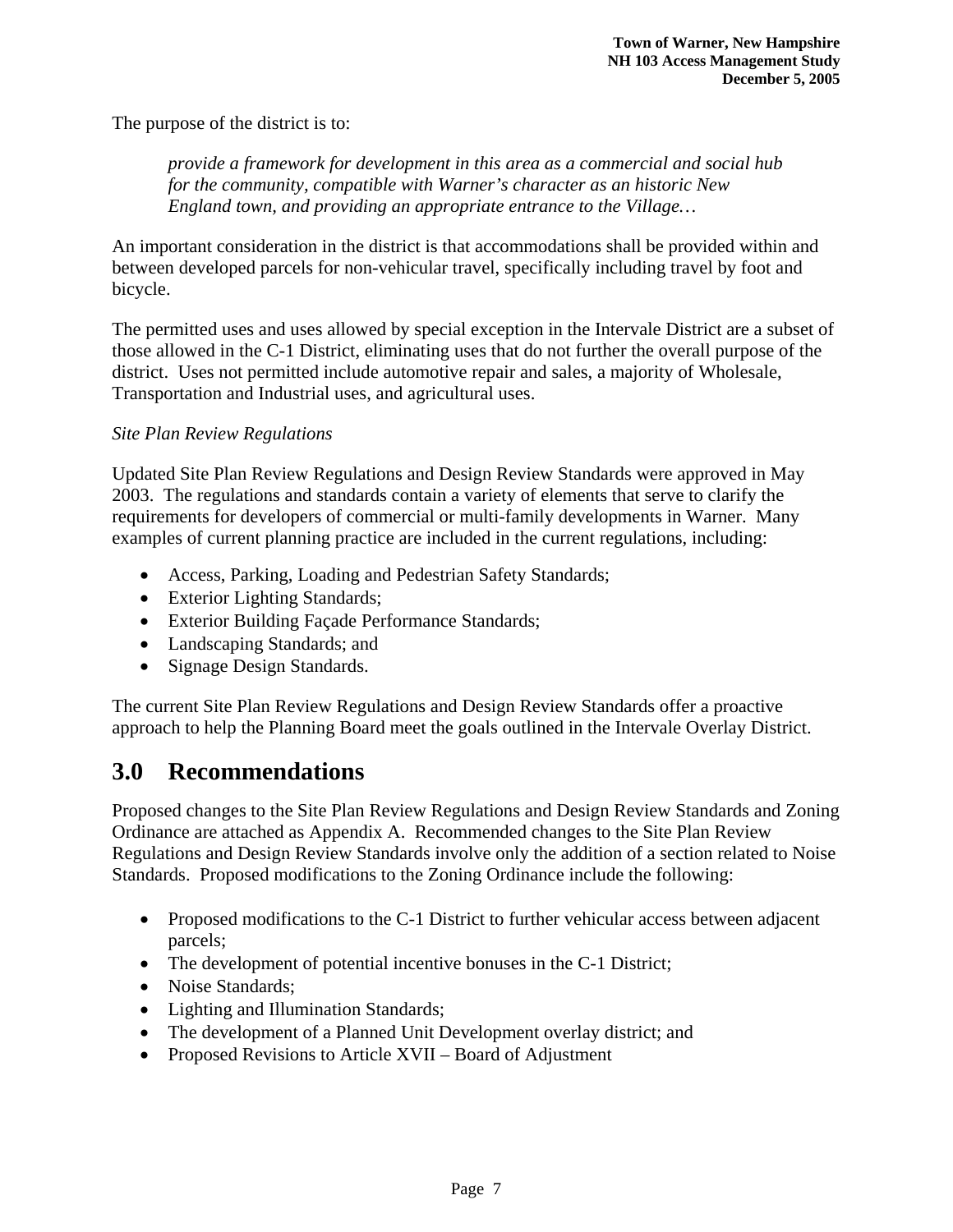In addition to the potential modifications to the zoning ordinance that follow, it is recommended that the Planning Board review the boundaries of the Intervale Overlay District to determine if it is warranted to extend the district westerly to Waterloo Street.

# **D. Access Management Plan**

Access Management is the process of managing access to land development while preserving capacity and improving safety. It's the control and regulation of spacing and design of driveways, medians, median openings, and traffic signals.

The NH 103 Access Management Plan is a graphic representation, both near and long-term, that delineates parcel specific present and future driveway locations, joint accesses, and intersections including future plans for signalization. The Plan is comprised of the attached Development and Access Plan and Long Term Access Plan.

The Access Management Plan was guided by three of the principles of Access management:

- 1. Limit the number of conflict points
- 2. Separate conflict areas
- 3. Remove turning vehicles form thru traffic

The objectives were to enhance safety, efficiency and the aesthetics of the corridor. Other "tools" to be applied concurrently with the Plan are the Zoning Ordinances and Site Plan Regulations, and the Warner Master Plan. A key element in implementing the Plan is the seamless communication between NHDOT District Five and the officials of the Town of Warner during the review and approval process for site plans and driveway permits.

Based upon a review of traffic data and operations, accident history, and development potential along NH 103 between East Sutton Road and North Street, the following access points are recommended and identified on the Plan. Unless specifically identified, the discussion relates to the Development and Access Plan. Details from the Long Term Access Plan are highlighted expressly.

### *West of Interstate 89:*

- East Sutton Drive and Newmarket Road This is an existing 4-way intersection with E. Sutton Road on the north side of NH 103. The current stop-sign control will remain.
- Parcel  $17-3-5$  Located at the corner of East Sutton Road and NH 103 will have access / egress off East Sutton Road.
- Parcel  $17-3-6$  Town-owned land on the north side of NH 103. Current access is via a joint driveway with parcel 17-1 (State-owned). Although the Controlled Access Rightof-way (R.O.W.) provides a curb cut for each of these lots it is suggested that a shared driveway remain.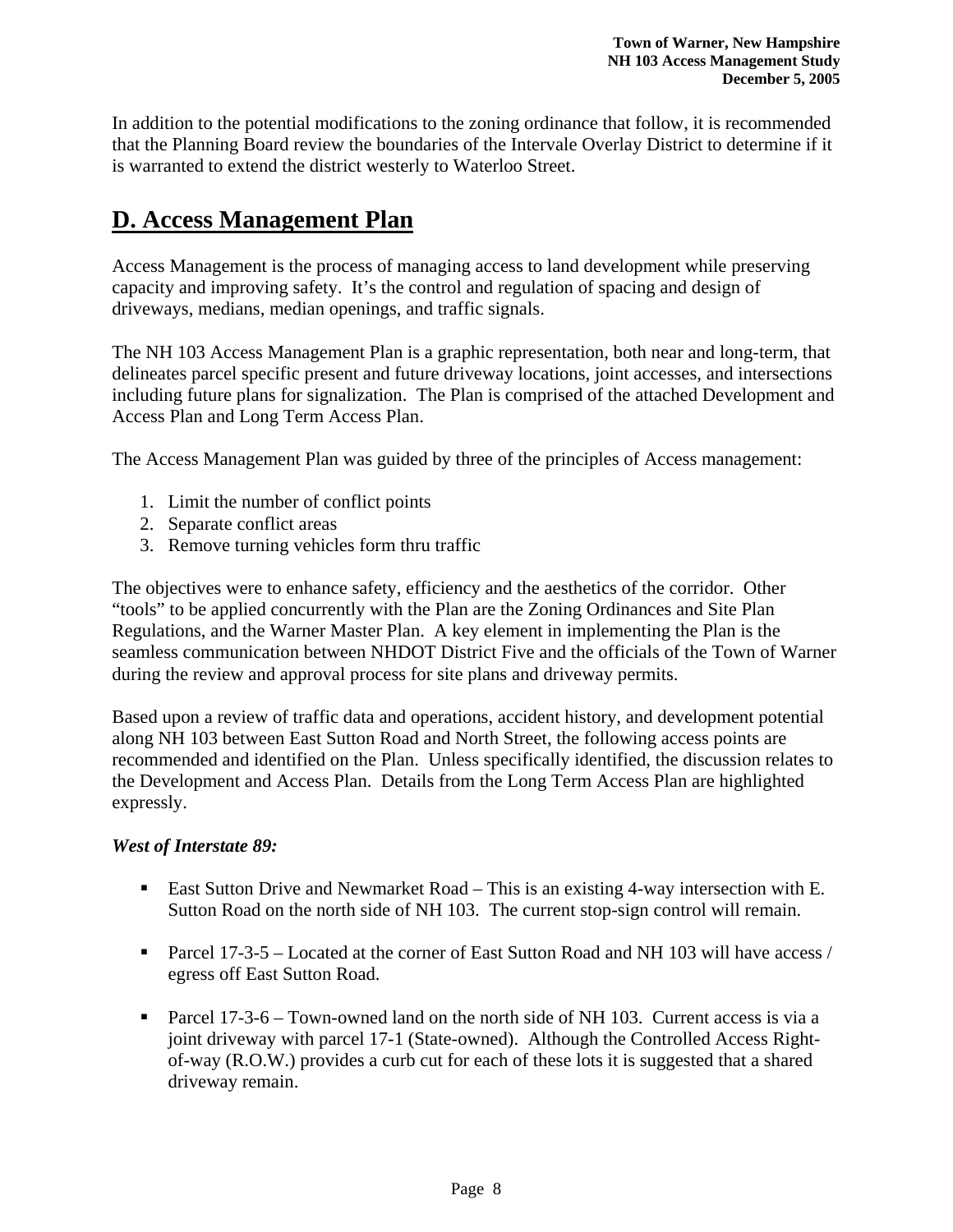- Parcel 37-1 located on the south side of NH 103 opposite the town-owned parcel. The Controlled Access R.O.W. allows one driveway onto NH 103 from this parcel.
- Waterloo Street Intersects with NH 103 to the south. Stop controlled intersection to remain.
- Parcel 36-2 State-owned land to south of NH 103 immediately west of I-89. Former site of NHDOT salt sheds. See discussion of NHDOT park-n-ride located within NH 103 R.O.W.
- Parcel 14-10 North side of NH 103 adjacent to I-89 southbound. This parcel was granted access to NH 103 when the Limited Access R.O.W. was defined for the interstate. A full service driveway should only be considered if the I-89 southbound onramp is reconstructed and relocated in the easterly direction.

### *East of Interstate 89:*

- Parcel 14-5 Existing gas station and convenience store south of NH 103. Currently operates with two curb cuts, one located directly opposite the Market Basket Plaza Driveway. Align westerly driveway with Plaza Driveway and install traffic signal. Westerly driveway to be right-in, right-out only.
- Parcel 14-8 Existing gas station and convenience store north of NH 103. Currently shares access with Market Basket Plaza (lot 14-7) and McDonald's (Lot 14-7-1). Access to remain.
- **Parcel 14-7 Market Basket Plaza and undeveloped land north of NH 103. Currently** shares access with lots 14-5 and 14-7-1.

This intersection is currently under stop control, however original traffic study for the plaza indicated that signal warrants were met, and a review of current traffic volumes reinforces the need for a traffic signal. Accident data also suggests that a traffic signal may be appropriate. The intersection is signalized in the Long Term Access Plan.

 NH DOT park-n-ride located within NH 103 R.O.W. – Operates with two curb cuts. The easterly drive is one-way in and the westerly drive is one-way out. The exit drive is located very close to the Market Basket Driveway and creates an additional conflict area within the larger Market Basket intersection. It is suggested that this driveway be removed and the easterly driveway be reconfigured to provide access and egress to the parking lot.

Throughout the Access Management Planning process, the town has expressed a desire to have the current park-n-ride lot relocated to the state-owned land west of I-89 (parcel 36- 2). In order for a park-n-ride lot to be successful on this parcel, it would have to be made more visible and likely require an entrance off of NH 103 within the limited access R.O.W. If parcel 14-10 were to be developed, and the southbound on-ramp is reconfigured, it may be possible to construct a viable park-n-ride lot on parcel 36-2. A potential design of the park-n-ride is portrayed in the Long Term Access Plan.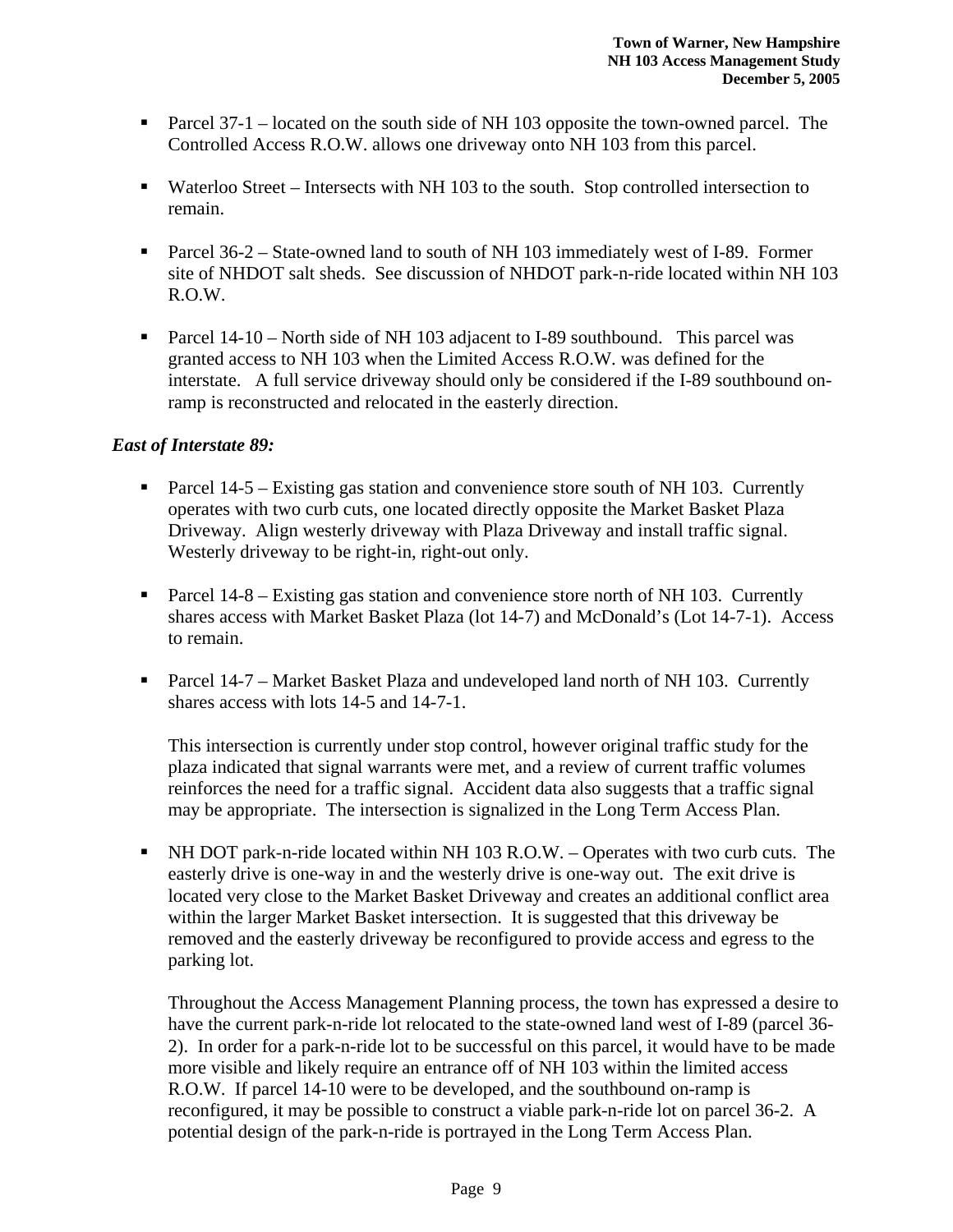- Parcel  $4-1$  South side of NH 103. Currently undeveloped with plans before the Planning Board. Provide a shared driveway, under stop control, with Parcel 4-2.
- Parcel  $4-2$  South side of NH 103. Currently undeveloped with plans before the Planning Board. Provide a shared driveway, under stop control, with Parcel 4-1.

The shared driveway for parcels 4-1 and 4-2 would be located directly opposite a reconfigured driveway into the park-n-ride lot. Left turn lanes would be constructed on NH 103 for access to the north and south and to remove turning vehicles from the higher thru traffic volumes. A raised median is suggested to better define the entrances and prohibit additional full service driveways.

In the Long Term Access Plan, the potential need to signalize both the Market Basket and North Road intersections would result in the need to continue the raised median for the full length between the signals, which would restrict the access to these parcels to right-in and right-out only (see discussion of Parcel 14-15). Due to this potential, easements shall should be provided to the abutting parcels such that exiting traffic can be directed to the appropriate intersection with NH 103.

- Parcel  $14-13$  North side of NH 103 at the corner of North Road. Currently undeveloped. Access to be provided off of North Road and thru a shared driveway with the NH DOT park-n-ride lot.
- Parcel 4-3 South side of NH 103 located opposite North Road. Access to be provided directly opposite of North Road, and an easement to be provided to provide a connection to Parcel 4-2.
- Parcel 14-15 poses a multitude of development options, some of which could generate a significant amount of traffic that would have to pass thru the North Road/NH 103 intersection. The town could either limit development on this parcel such that the traffic generated could be effectively regulated with the existing stop sign. On the other hand, if a large scale development is considered that generates traffic volumes that trigger traffic signal warrants at NH 103, it is likely that the resulting geometry on NH 103 would limit access onto parcels 14-13, 14-2, and 14-1 to right-in and right-out only. The planning and future development of parcel 14-15 will have a significant effect on the access management plan for NH 103, east of I-89.

### Access Management Plan Sequencing

The relatively short section of NH 103 between I-89 and North Road has a mix of development and several vacant parcels on the cusp of being developed. Due to its proximity to the interchange, and the land uses that exist, traffic volumes are higher than on NH 103 to the east and west. With small to mid-sized development opportunities on each side of NH 103, and a suggested traffic signal at the Plaza Driveway, it is suggested that left turns and a raised median be provided along this entire length of the corridor. This will provide clearly marked driveway openings, remove turning vehicles from the thru traffic and limit conflict points to the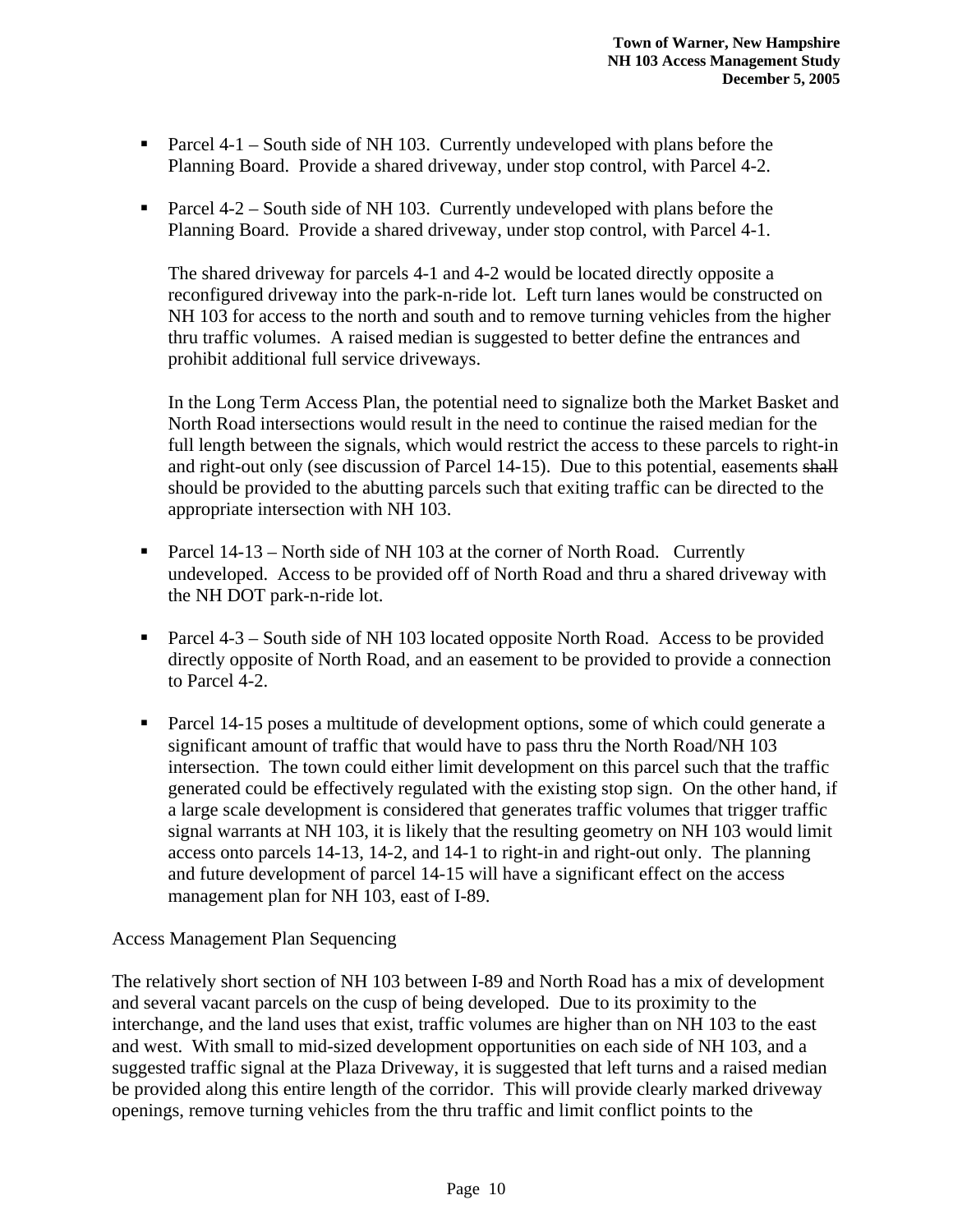intersections identified. The median and left turn lanes may be constructed over time as development progresses within the corridor.

If warranted in the future, a traffic signal at North Road, in coordination with a signal at the Market Basket Plaza, would necessitate the extension of the raised median for the entire length between the two signals. As described under Parcel 14-15, this would result in the limiting of access onto parcels 14-13, 14-2 and 14-1, and emphasizes the need for the provision of easements to abutting properties to ensure future access for these parcels to full service intersections.

# **E. Draft Memorandum of Understanding**

A draft Memorandum of Understanding (MOU) between the NHDOT and local communities to better coordinate the local/state highway access management process is attached as Appendix B. The MOU has been developed over the last several years, and serves to mandate timely communication between NHDOT and the Planning Board during the development review process.

The MOU has been discussed with staff from NHDOT District 5, and the development of the NH 103 Access Management Plan is acknowledged as being a prerequisite for the agreement to move forward. Approval of the MOU by the Town of Warner and NHDOT will play a large role in fostering a cooperative approach to the development of the Warner Intervale area. In addition, it is hoped that this cooperative approach will extend to all state highways in the Town of Warner.

# **F. Implementation**

There are a number of issues discussed throughout this Access Management Study, emphasizing the need for the Town of Warner to approach the issue of Access Management in the Warner Intervale area in a variety of ways. The following is a summary of the recommended means of implementing the recommendations contained within the study.

Access Management Plan - The Access Management Plan itself consists of the Access and Development Plan and Long Term Access Plan and the description of the plans contained within Section D of this study. It is recommended that the Planning Board adopt this Access Management Plan and utilize it as appropriate when considering development plan proposals or other changes within the study area.

A key to the future implementation of the Access Management Plan will be financial considerations. Options for funding future improvements will likely involve a combination of transportation-related exactions from individual development proposals within the study area, potential assistance from NHDOT through the State Highway Aid Program, and local funding.

• Exactions - RSA 674:21, V(j), allows a municipality to require developers to pay for the cost of off-site improvement needs *necessitated by a development but which are located outside the boundaries of the property that is subject to a subdivision plat or site plan*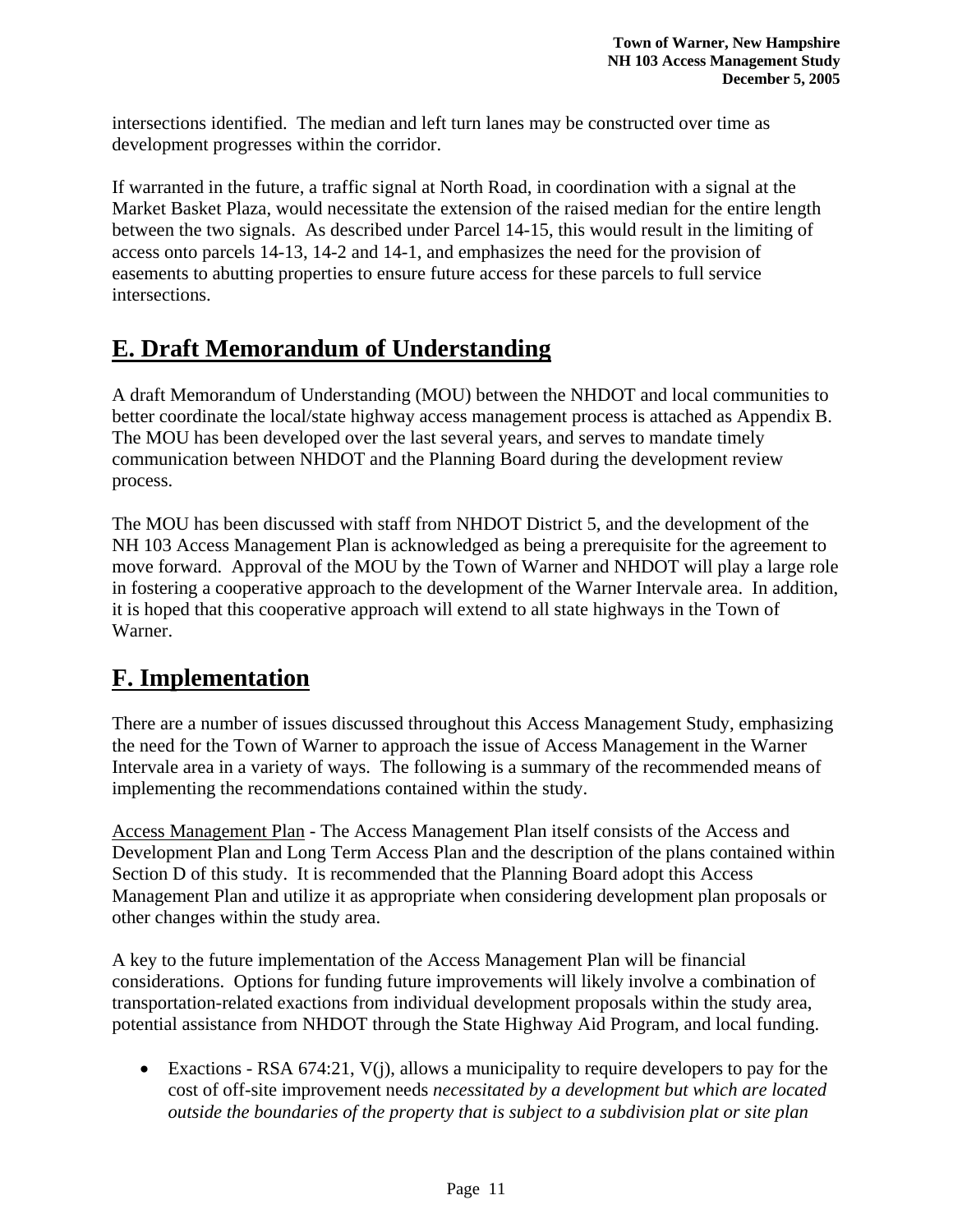*approval by the planning board. Such off-site improvements shall be limited to any necessary highway, drainage, and sewer and water upgrades pertinent to that development.*

A key element of this statute is the following: *The amount of any such exaction shall be a proportional share of municipal improvement costs not previously assessed against other developments, which is necessitated by the development, and which is reasonably related to the benefits accruing to the development from the improvements financed by the exaction.*

- NHDOT State Highway Aid Program Funding for large scale projects can be sought by the Town through the NHDOT State Highway Aid Program. The program requires a one-third local match of a total project cost.
- Local Match Some projects, specifically projects such as the installation of a traffic signal at the Market Basket Plaza, will need some level of funding from the Town in addition to funding raised through exactions or potential funding available through the NHDOT State Highway Aid Program. The Town is encouraged to begin budgeting for improvements in the Warner Intervale area through the capital reserves budgeting process.

Memorandum of Understanding (MOU) - The Planning Board should take a proactive approach to the adoption of the MOU between NHDOT and the Town relative to access management. Subsequent to the approval of the NH 103 Access Management Plan and approval of the MOU language by the Town, the Town should seek approval by NHDOT District 5 and the Commissioner of NHDOT.

Zoning/Land Use Regulations – A summary of recommendations for changes to the Site Plan Review Regulations and Zoning Ordinance are contained in Section C of this study, with specific language contained in Appendix A. The recommended zoning/land use regulations changes are meant a starting point for changes to be made over the next several years.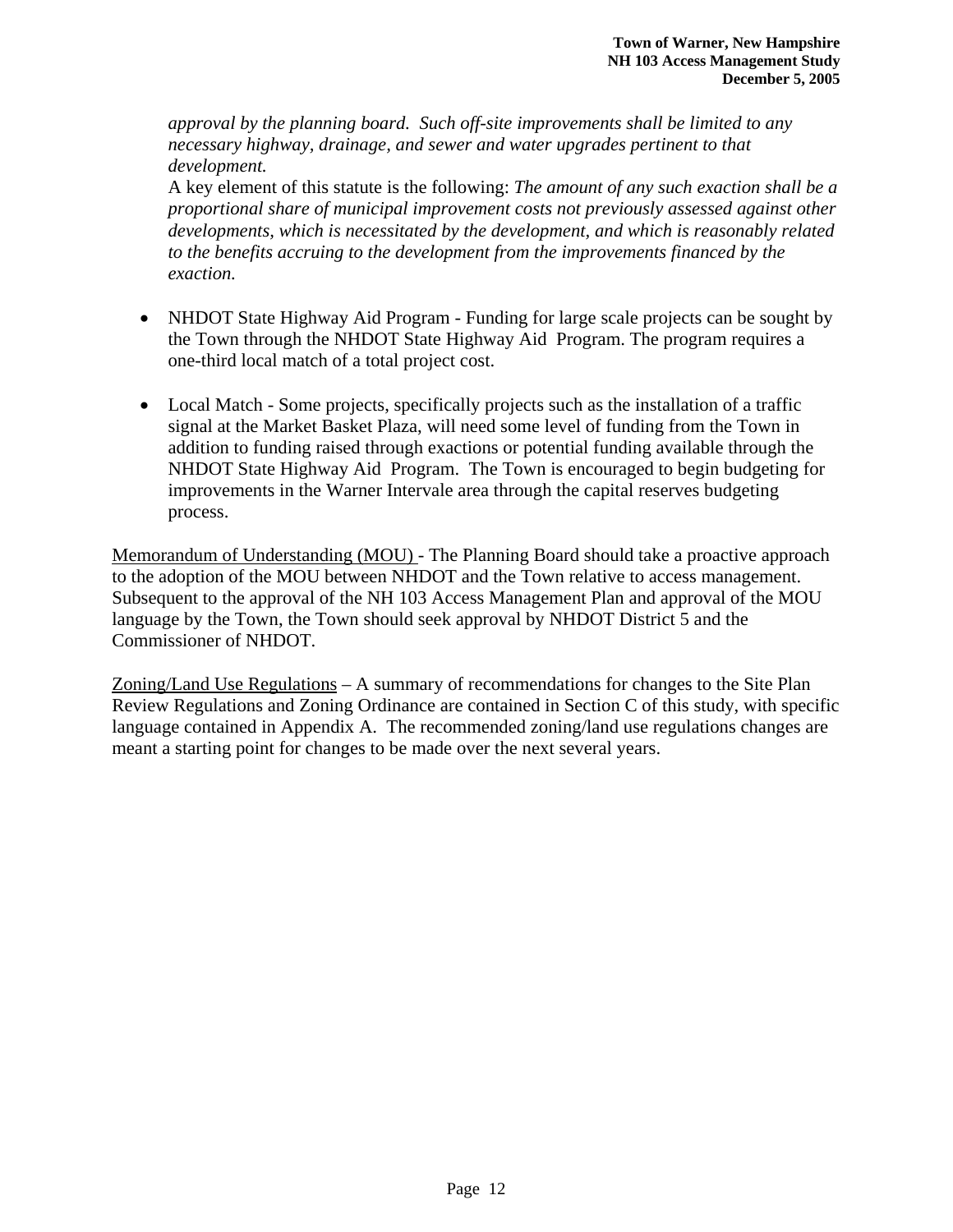### **Appendix A-**

### **Site Plan Review Regulations and Design Review Standards and Zoning Ordinance Recommendations**

### **Proposed modifications to the Site Plan Review Regulations and Design Review Standards and Zoning Ordinance**

#### *Noise Standards*

A. Table of Restrictions: The maximum permissible sound pressure level of any continuous, regular or frequent source of sound produced by any activity regulated by this Ordinance shall be established by the time period and type of land use district listed below. Sound pressure levels shall be measured at all major lot lines, at a height of at least four feet above the ground surface.

|                                         | Sound Pressure Level Limits<br>Measured in Decibels |       |       |       |
|-----------------------------------------|-----------------------------------------------------|-------|-------|-------|
|                                         |                                                     |       |       |       |
| Zoning Districts                        | 7 a.m.-7 p.m.   7 p.m.-7 a.m.                       |       |       |       |
|                                         | dB(A)                                               | dB(C) | dB(A) | dB(C) |
| $R-1$ , $R-2$ , $R-3$ , $OC-1$ and $OR$ | 55                                                  | 67    | 45    | 67    |
| $B-1$ , C-1 and INT                     | 60                                                  | ワウ    | 50    | 62    |

- 1. The levels specified may be exceeded by 10 decibels for a single period, no longer than 15 minutes, in any one day.
- 2. Both dB(A) and dB(C) scales shall be used, and a violation of either standard shall be deemed to constitute a violation of this Ordinance.
- B. Measurement of Noise
	- 1. Noise shall be measured at any adjoining property line with a sound meter meeting the standards of the American National Standards Institute Specification for General Purpose Sound Level Meters (ANSI S1.4-1983 [R 2001]).
	- 2. The slow meter response of the sound-level meter shall be used in order to best determine that the amplitude has not exceeded the limiting noise level set forth in this section.
- **C.** Exemptions: The following uses and activities shall be exempt from the provisions of this section:
	- 1. Safety signals, warning devices, emergency relief valves, emergency generators, and other emergency equipment when in operation due to an emergency, or testing or other planned operation; testing or other planned operation shall take place only during the day as defined in this section.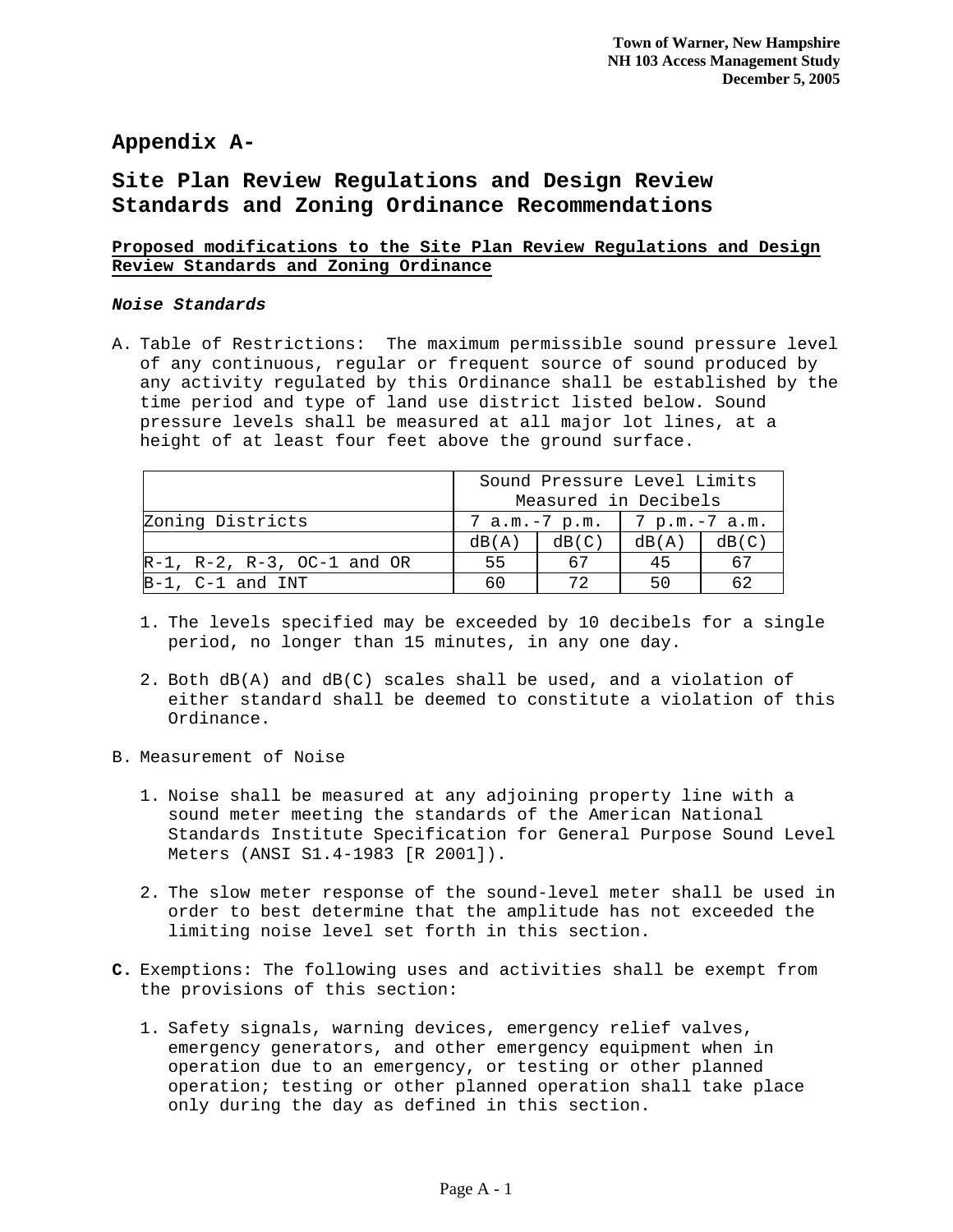- 2. Unamplified human voices and crowd noises generated at gatherings open to the public.
- 3. Power tools, including lawn mowers, snow blowers and chain saws, when used for the construction or maintenance of property.

#### **Proposed modifications to the Zoning Ordinance**

Article XI – Commercial District C-1

*Insert to new section J:* 

J. Accommodation shall be provided within and between developed parcels for vehicular (when feasible) traffic. Vehicular traffic connectivity shall be addressed through the use of cross access drives or other access management techniques.

*Insert to new section C.1.c:* 

- c. Public Right of Way (Front Structure) Setback
- 1. An incentive bonus standard has been developed wherein front structure setback requirements may be relaxed for those who choose to develop sites utilizing one of the following options:
	- a. Placement of all parking and circulation pavements to the side and rear of proposed buildings.
	- b. Provision of shared access drives and parking.
	- c. Development of a landscaped berm within the front setback area, with a height no less than 8 feet.
- 2. Those who choose to take advantage of this Incentive Bonus Standard may reduce their required front structure setback by fifty percent (50%) of that otherwise required within this District, subject to the minimum front structure setback dimension. In effect, use of this Incentive Bonus Standard expands the envelope of available building area on any given site.

*Revise section E (Impervious Surfaces) from* 

E. No more than 70% of the lot may be covered by impermeable surfaces, such as buildings and paved areas.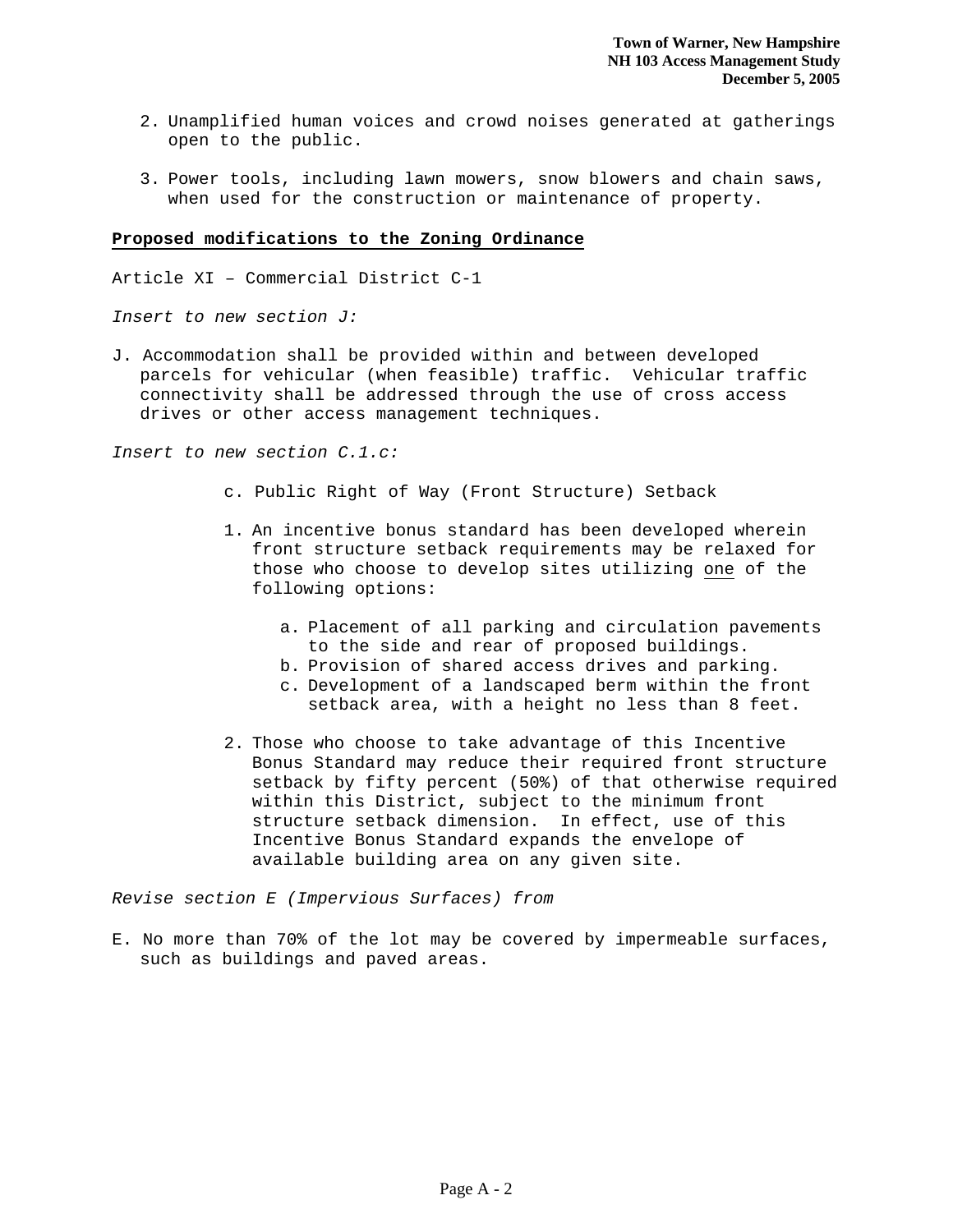*Proposed new language for Section E:* 

#### E. Maximum Impervious Coverage

- 1. No more than 70% of the lot may be covered by impermeable surfaces, such as buildings and paved areas.
- 2. An incentive bonus standard has been developed wherein Maximum Impervious Coverage may be increased for those who choose to develop sites utilizing one of the following options:
	- a. Placement of all parking and circulation pavements to the side and rear of proposed buildings.
	- b. Provision of shared access drives and parking.
- 3. Those who choose to take advantage of this Incentive Bonus Standard may increase their allowable maximum impervious coverage up to 80% of the gross lot area, provided all landscape strips, parking lot landscape requirements, and other screening is provided as required by this ordinance.

#### *Noise Standards*

A. Table of Restrictions: The maximum permissible sound pressure level of any continuous, regular or frequent source of sound produced by any activity regulated by this Ordinance shall be established by the time period and type of land use district listed below. Sound pressure levels shall be measured at all major lot lines, at a height of at least four feet above the ground surface.

|                                         | Sound Pressure Level Limits<br>Measured in Decibels |       |       |       |
|-----------------------------------------|-----------------------------------------------------|-------|-------|-------|
| Zoning Districts                        | 7 a.m.-7 p.m.   7 p.m.-7 a.m.                       |       |       |       |
|                                         | dB(A)                                               | dB(C) | dB(A) | dB(C) |
| $R-1$ , $R-2$ , $R-3$ , $OC-1$ and $OR$ | 55                                                  | 67    | 45    | 67    |
| $B-1$ , C-1 and INT                     | 6 C                                                 | ワク    | 50    | 62    |

- 1. The levels specified may be exceeded by 10 decibels for a single period, no longer than 15 minutes, in any one day.
- 2. Both dB(A) and dB(C) scales shall be used, and a violation of either standard shall be deemed to constitute a violation of this Ordinance.
- B. Measurement of Noise
	- 1. Noise shall be measured at any adjoining property line with a sound meter meeting the standards of the American National Standards Institute Specification for General Purpose Sound Level Meters (ANSI S1.4-1983 [R 2001]).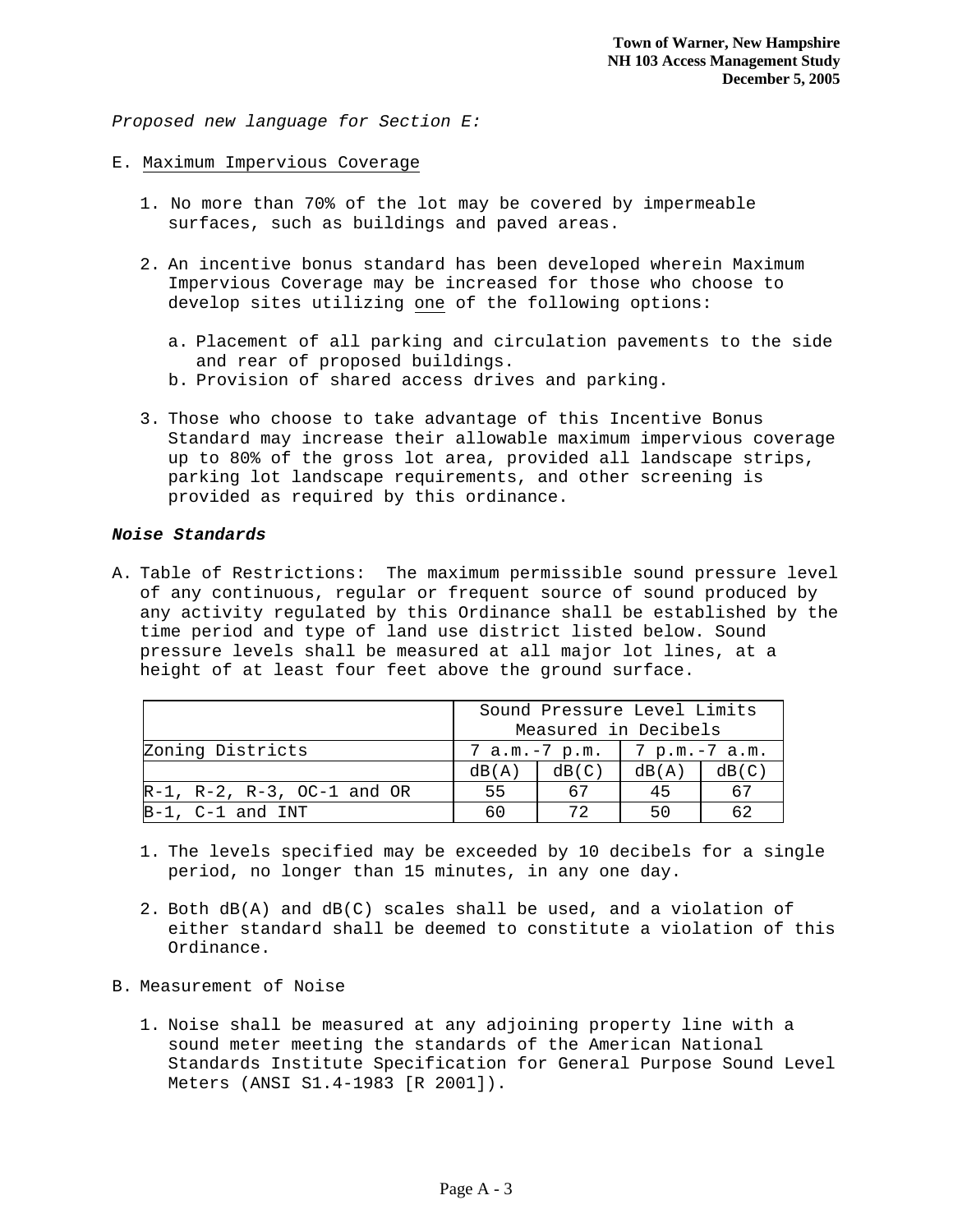- 2. The slow meter response of the sound-level meter shall be used in order to best determine that the amplitude has not exceeded the limiting noise level set forth in this section.
- **C.** Exemptions: The following uses and activities shall be exempt from the provisions of this section:
	- 1. Safety signals, warning devices, emergency relief valves, emergency generators, and other emergency equipment when in operation due to an emergency, or testing or other planned operation; testing or other planned operation shall take place only during the day as defined in this section.
	- 2. Unamplified human voices and crowd noises generated at gatherings open to the public.
	- 3. Power tools, including lawn mowers, snow blowers and chain saws, when used for the construction or maintenance of property.

#### *Lighting and Illumination*

- A. Intent and Purpose: This ordinance is intended to regulate the spill over of light and glare and to avoid unsafe and unpleasant conditions as a result of poorly designed or installed exterior lighting. Further purposes are to enhance and protect the quality of the New Hampshire night sky, Warner's rural character, and conserve energy and resources. These concerns are balanced while maintaining safety, security and productivity by establishing limits for the area that certain kinds of outdoor-lighting fixtures can illuminate and by limiting the total allowable illumination in the Town of Warner.
- B. Applicability: In addition to the General Requirements found below, detailed lighting requirements shall be set forth in the Town of Warner Site Plan Review Regulations. The Planning Board shall review and approve the lighting design as part of the site plan process for new development and redevelopment proposals.
- C. General Lighting Requirements
	- 1. All lighting in the Town of Warner shall be designed to coordinate with the building architecture and landscaping and should contribute to the character of the property, neighborhood and street.
	- 2. Lighting fixtures shall be positioned to prevent undesirable incidental illumination of abutting properties, the street and the nighttime sky. Glare, directions, and light level should be considered in design of illumination plans.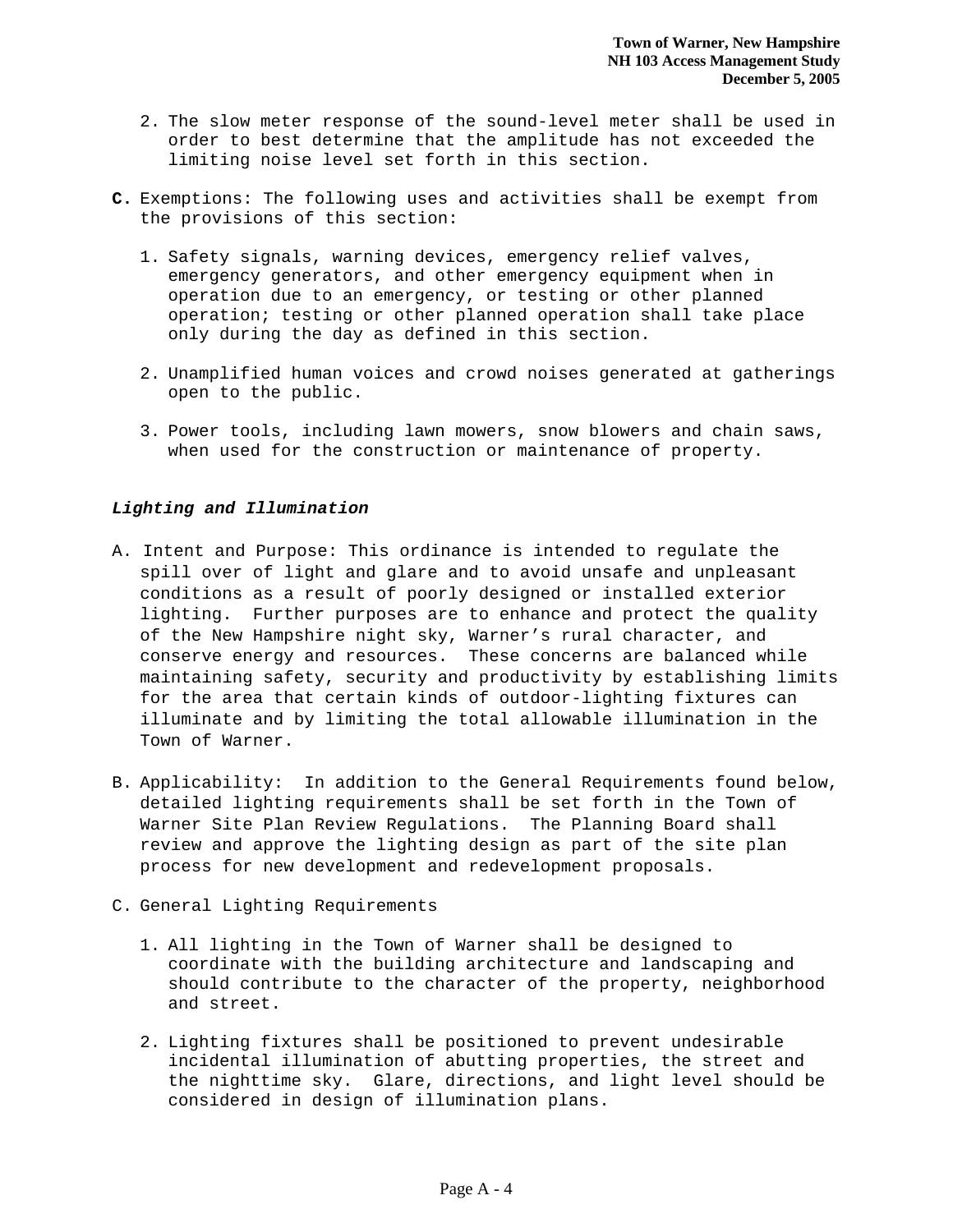- 3. Fixtures and lighting systems used for safety and security shall be in good working order and shall be maintained in a manner that serves the original design intent of the system.
- 4. Existing lighting sources that do not present a health and safety issue with respect to glare on public ways or nuisance as a result of off-site illumination shall be exempt from the provisions of this ordinance.
- 5. Whenever outside lighting is proposed in a site plan review, it shall be accompanied by a formal lighting plan which will require Planning Board approval.
- 6. New fixtures accompanying establishment of new uses or change of use that requires Site Plan Review shall have lighting plans approved as part of the Site Plan Review process.
- 7. Lighting sources shall be installed and maintained so that it does not impede or interfere with oncoming traffic.
- D. Exceptions: These regulations do not apply to individual dwelling units, public rights-of-way, lighting necessary for emergency equipment or work conducted for the safety, health or welfare of the community, and illumination of flags of the United States, the State of New Hampshire, and other patriotic flags.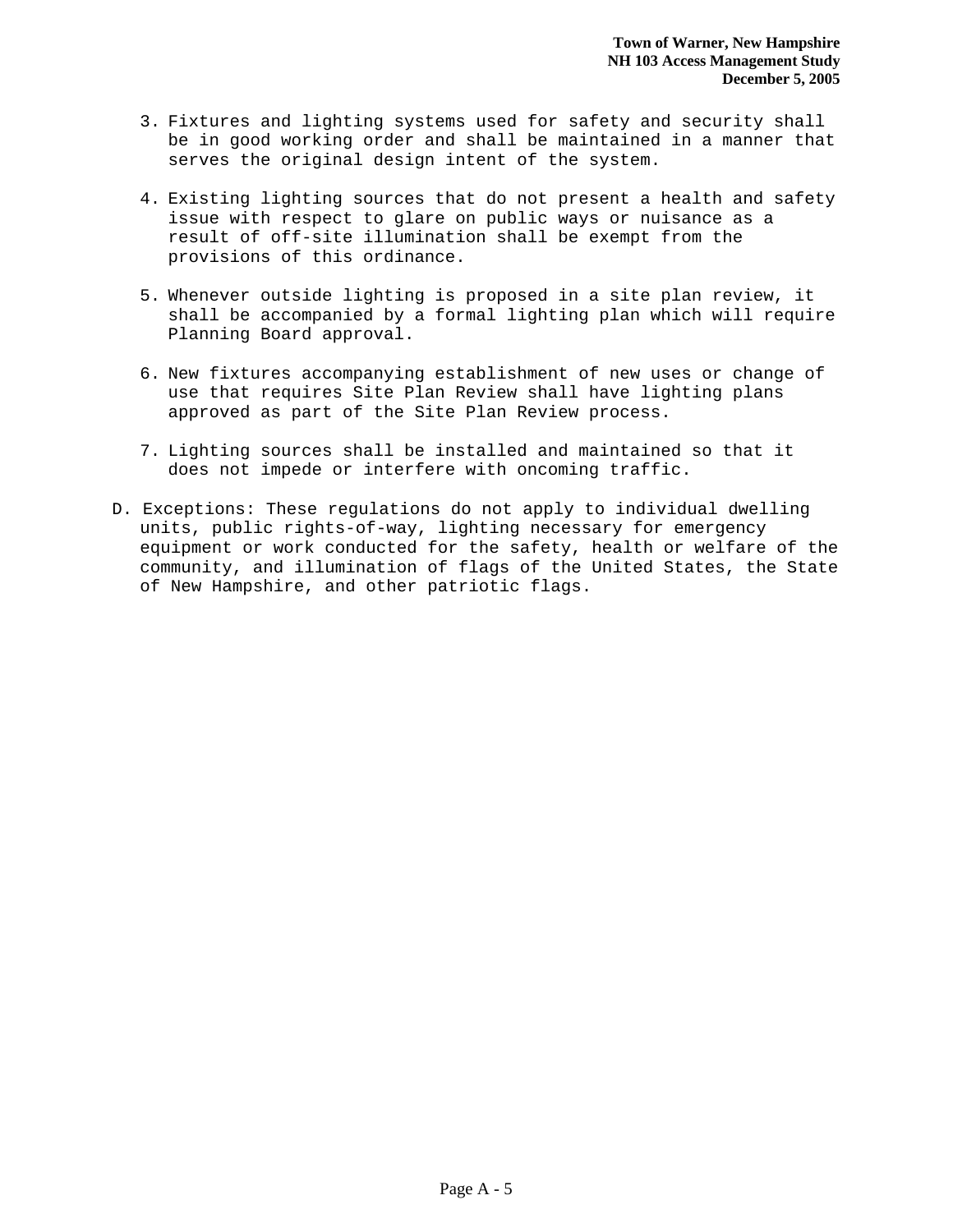#### **Article \_\_ - Planned Unit Development Overlay District**

A Planned Unit Development (PUD) allows a landowner to propose his/her own development project largely independent from current land use regulations otherwise applicable to that property. A PUD master plan is akin to a special zoning district designation for a particular tract of land in terms of uses, dimensions, and other development standards. (Note: every reference to master plan in this PUD ordinance refers to the PUD master plan rather than the Town of Warner Master Plan, except where the latter is specifically referred to as such.)

The purpose of this ordinance is to promote flexibility in large-scale development by considering project proposals based upon a comprehensive, integrated and detailed plan rather than the specific constraints applicable to piecemeal lot-by-lot development under conventional zoning. A PUD should improve the quality of new development by encouraging aesthetically attractive features and promoting quality site and architectural design.

- A. Authority. This section is adopted pursuant to New Hampshire RSA 674:21 Innovative Land Use Controls subsection I. (e) Planned unit development.
- B. Process. The process for administering a Planned Unit Development is as follows:
	- 1. Due to the complexity inherent in PUDs, prior to developing a detailed PUD proposal or submitting an application applicants are strongly encouraged to hold a conceptual discussion with the Planning Board.
	- 2. The applicant submits a formal PUD application (also known as the proposed PUD master plan) as specified elsewhere in this section.
	- 3. The Planning Board holds a public hearing on the PUD application and determines whether or not it is complete, in accordance with this ordinance. The board must take final action on the application within 65 days of a finding of completeness.
	- 4. The Planning Board approves, denies, or approves with conditions the PUD application. An applicant may appeal any such decision of the Planning Board in the same manner specified for appeals for site plan determinations and subdivision determinations (RSA 677:15).
	- 5. The Planning Board maintains a record of all approved PUD master plans. The PUD is demarcated on the official Zoning Map of the Town (over the underlying zoning district) and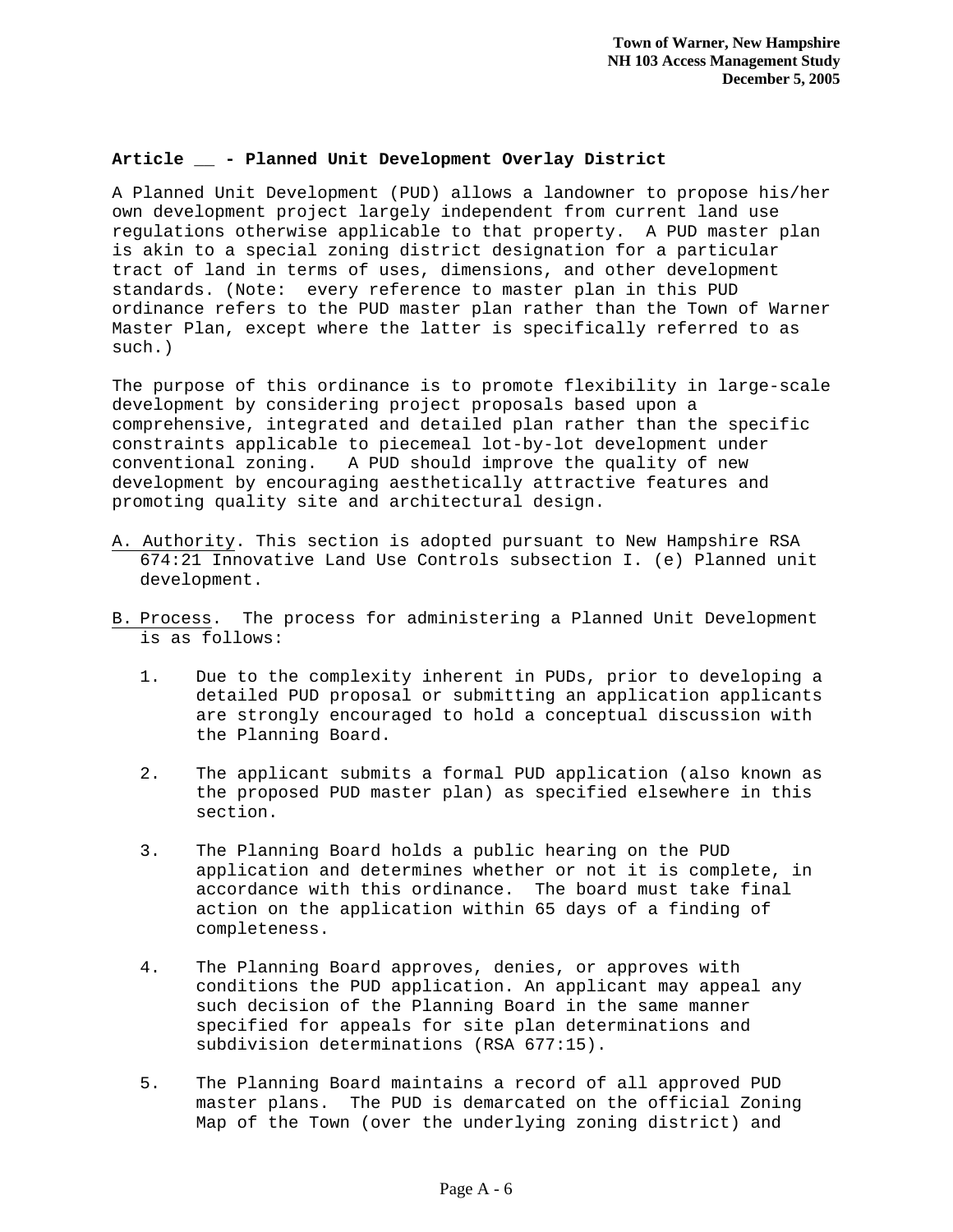labeled based on the order in which the master plan was approved (as PUD-1, PUD-2, etc.).

- 6. Subsequent to the PUD approval, the applicant submits a separate site plan application and/or subdivision application for development of the tract in accordance with the master plan. In the event of a conflict between the terms of the approved master plan and the terms of the site plan regulations or subdivision regulations, the terms of the approved master plan shall control.
- 7. Any development on the subject property must be consistent with the approved master plan as determined by the Planning Board. While it is the master plan, rather than the underlying zoning district, that regulates development of the subject tract, there shall remain an underlying zoning designation for the tract at all times.
- 8. In the event active and substantial development or building has not begun on the site by the owner or the owner's successor-in-interest in accordance with the approved master plan within four years after the date of approval, or in accordance with other specific terms of the approval, then the master plan shall be deemed to have expired and the underlying zoning shall then control development of the land. Landowners may apply to the Planning Board for extensions of this time period for good cause shown.
- 9. Landowners may apply to amend all or a portion of an approved PUD following the same process applicable to the establishment of a PUD. A landowner may extinguish a PUD by notifying the Planning Board in writing that he/she does not intend to utilize the PUD.
- C. PUD Master Plan
	- 1. In devising the PUD master plan, subject to specific limitations, guidelines, and objectives stated elsewhere in this ordinance, there is flexibility in the selection of land uses, density, setbacks, buffers, building heights, lot sizes, lot dimensions, parking requirements, and most site design and development standards contained in the Zoning Ordinance, Site Plan Regulations, Subdivision Regulations.
	- 2. The master plan is composed of: a) all of the elements submitted by the applicant which describe the project including a land plan (drawing), land use list, PUD application, narrative, architectural guidelines (if applicable), and other development guidelines; and b) any additions, deletions, modifications, and/or clarifications stipulated by the Planning Board in its approval.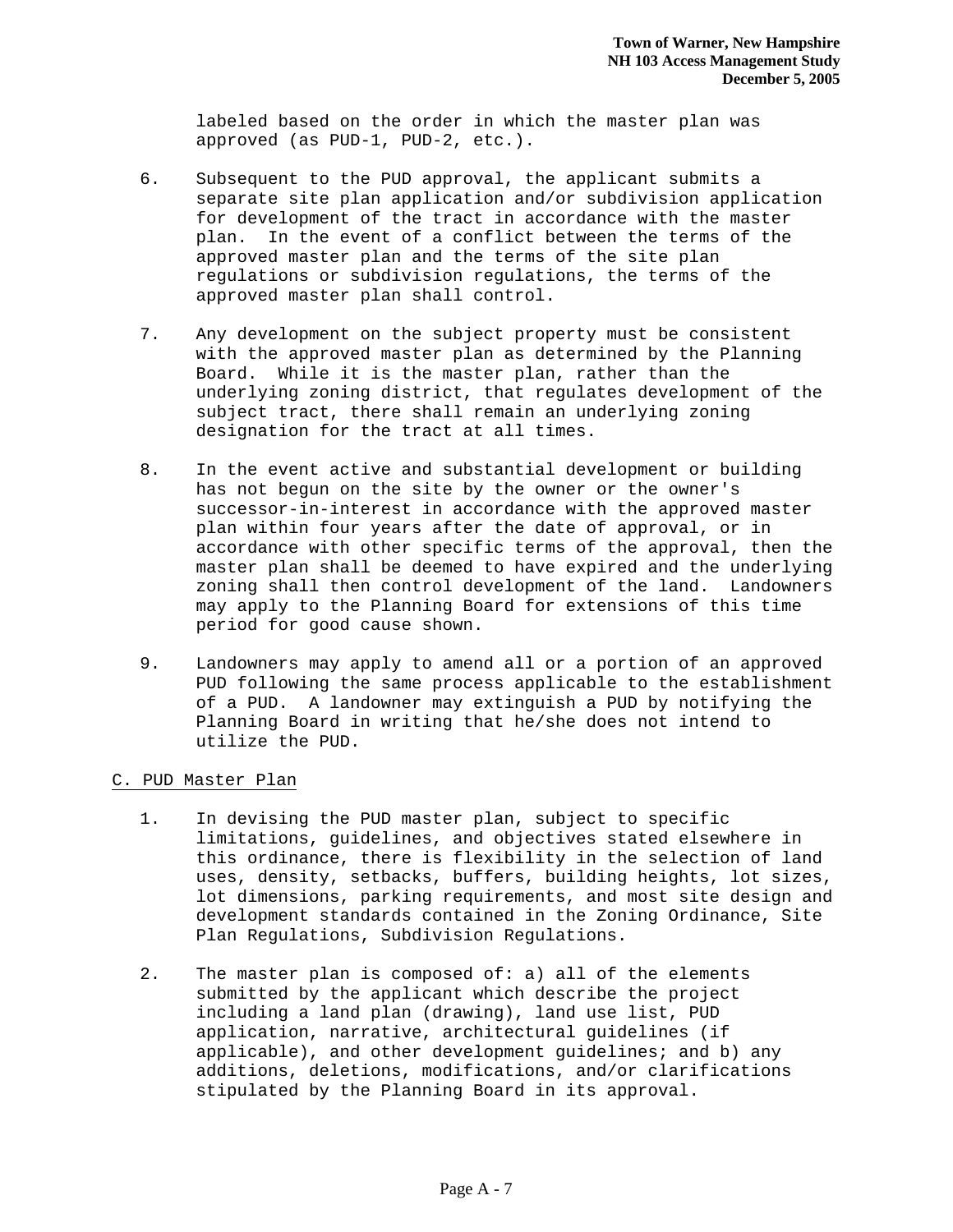- 3. The land plan delineates one or more land use areas. An accompanying land use list gives a designation for each land use area specifying approximate acreage, types of uses, density and any other development standards peculiar to that area.
- D. Basic Requirements. The following requirements apply:
	- 1. Location. PUDs are permitted only in the Commercial District C-1 and Warner Intervale Overlay zoning districts. They are permitted on one or more lots, or portions of lots, of land.
	- 2. Tract size. The minimum area required for a PUD shall be twenty (20) contiguous acres of land. Where portions of the tract are separated by a road, road right-of-way, utility, waterway, or another like element, the land shall be deemed contiguous unless the intervening feature is of such a nature that the Planning Board determines that the land could not function effectively as a PUD.
	- 3. Ownership. The PUD shall be under unified ownership or control at the time of application. However, the tract may be subsequently subdivided consistent with the terms and conditions of the approved master plan. Multiple parties may own, manage, and/or develop various components of the PUD provided that the overall PUD remains integrated.
- E. Permitted Uses. The following uses may be proposed for inclusion in a PUD. However, no use is permitted in a PUD unless specifically approved by the Planning Board as part of the master plan.
	- 1. Any residential use(s) proposed by the applicant which, as reasonably determined by the Planning Board, meet(s) the requirements and objectives of this ordinance. These may include dwelling units in the following forms:
		- a. Single-family detached;
		- b. Rowhouses/townhouses;
		- c. Duplexes;
		- d. Attached or detached condominium units;
		- e. Multi-family units; and
		- f. Housing for persons fifty-five (55) years of age and over.
	- 2. Any uses that are permitted in the underlying zoning district, either by right, special exception, or conditional use permit (at such time as this procedure may be established) except for those uses specifically prohibited below; any uses that are allowed in the underlying zoning district under an existing permit or as existing nonconforming uses.
	- 3. Any uses that are customarily accessory to uses approved in the PUD Master Plan.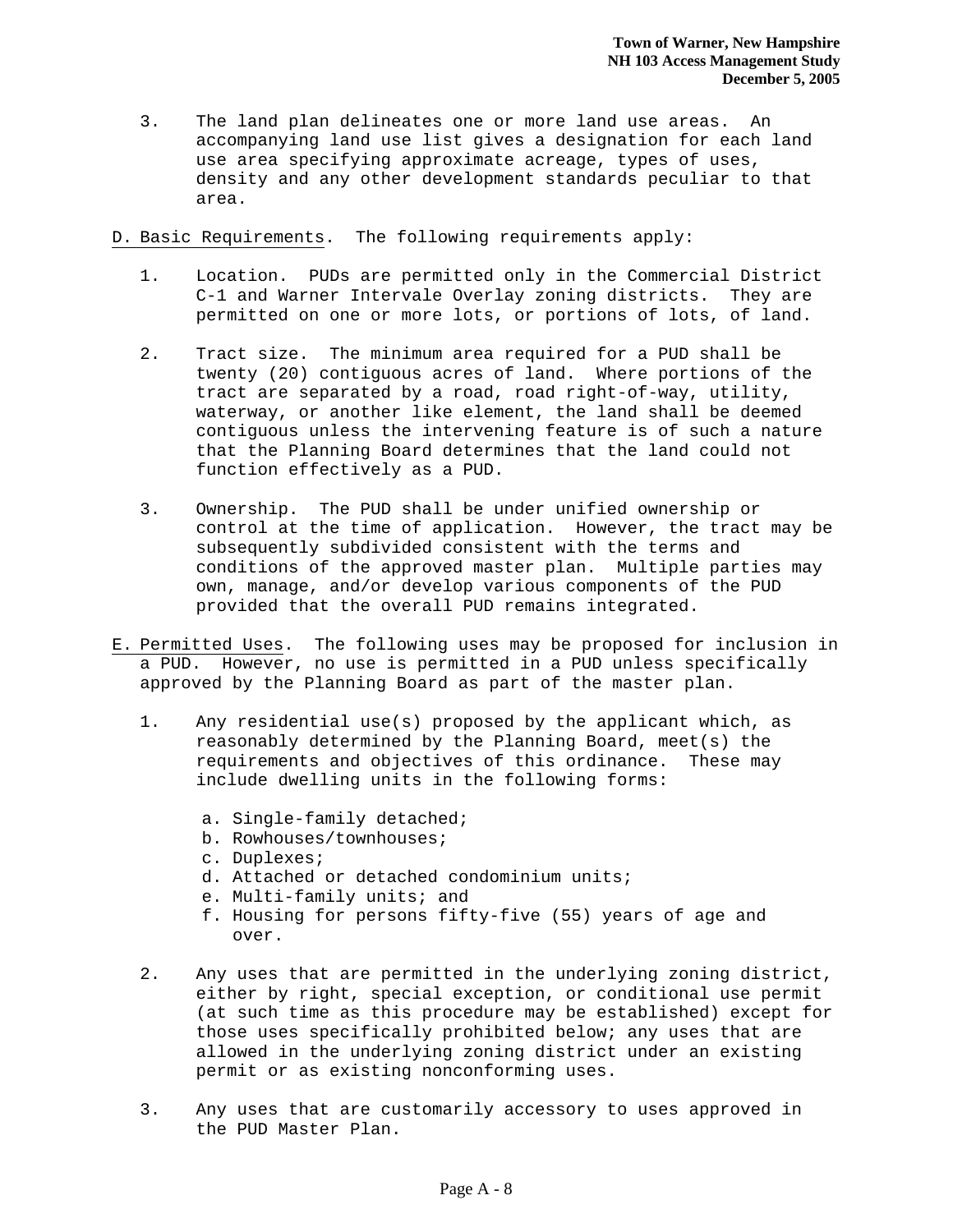- 4. Nonresidential Uses. Any nonresidential use(s) proposed by the applicant which, as reasonably determined by the Planning Board, meet(s) the requirements and objectives of this ordinance except for those specifically prohibited below. Nonresidential uses should be compatible in scale and design with residential uses, be attractive and low key (in terms of building design, signage, lighting, and treatment of parking), and have a strong pedestrian orientation. The types of nonresidential uses compatible with a PUD include (but are not limited to) the following:
	- a. Community function halls;
	- b. Neighborhood scale commercial uses such as convenience stores, craft store, drug stores, restaurants, beauty shops, tailors, laundromats, banking establishments;
	- c. Professional offices;
	- d. Medical care uses, including medical care office buildings;
	- e. Day care facilities for adults and children;
	- f. Other civic uses such as schools, government offices, and churches;
	- g. Inns and bed and breakfasts;
	- h. Indoor and outdoor recreation facilities; and
	- i. Sales office for the sale or rental of property in the PUD.
- 5. Prohibited uses and designs. The following uses and designs are not permitted in a PUD unless they are already allowed in the underlying zoning district under an existing permit or as existing non-conforming uses: commercial telecommunication towers/wireless communications facilities as a primary use, any industrial use, warehousing or storage as a primary use, automobile/vehicle dealerships (new or used), any individual retail sales or service operation with a building footprint exceeding 20,000 square feet, gasoline stations, any restaurant with a drive up window, and internally illuminated signage.
- F. Standards of Development. The following standards shall apply to all PUDs:
	- 1. All PUDs shall contain a minimum of twenty (20%) percent of the total gross acreage of the site as open space. Plans for ownership and maintenance of all open space areas must be determined at the time of either master plan approval or site plan/subdivision approval.
	- 2. No more than fifty (50%) percent of the PUD site, excluding open space, shall be devoted to parking, streets, buildings, and accessory structures, except in the case of a bona fide traditional neighborhood development.
	- 3. Off-street parking and loading shall comply with the Warner Zoning Ordinance for each proposed use. However, the Planning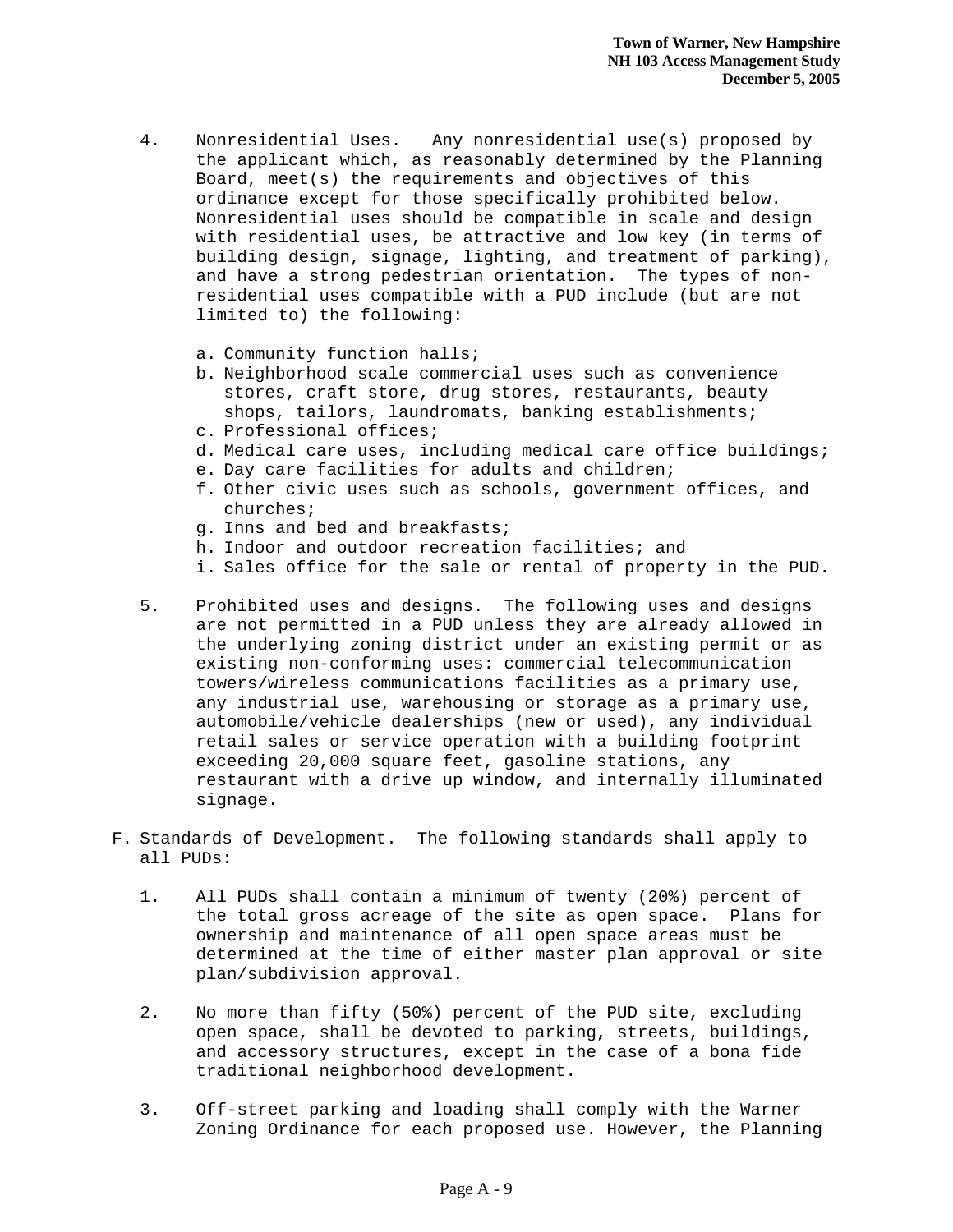Board may grant waivers for parking if the Board finds that waivers will be compatible with the design and purposes of the PUD.

- 4. All utilities shall be located underground, unless the Planning Board determines that significantly unfavorable site conditions warrant above ground installation.
- 5. The overall residential density of a PUD may not exceed six residential dwelling units (including single family homes) per gross acre of the PUD tract. In determining appropriate density, in addition to other criteria here, the Planning Board shall pay special attention to the amount of buildable land contained on the tract as determined or reasonably estimated in the submission materials). The commercial uses delineated above may be located in a flexible spatial environment, assuring compatibility with residential uses and with the overall development design, provided that nonresidential uses do not exceed 25% of the gross tract area of the PUD. These limitations herein: a) are maximums and should not be construed as by right permitted levels of development, and b) may be waived in the case of a bona fide traditional neighborhood development.
- 6. No building shall exceed four (4) stories in height (except for cupolas, dormers, building towers, and similar elements).
- 7. Flexible street design, compatible with the design of the PUD is encouraged. Street designs which promote a sustainable community living environment within the PUD are encouraged. Street widths may be reduced from the provisions of the Zoning Ordinance and Subdivision Regulations where a reduction in street size is compatible with the harmonious development of the PUD and accommodates emergency vehicles and other functional needs.
- 8. The PUD shall be in compliance with a) all standards contained within the Zoning Ordinance, Site Plan Regulations, and Subdivision Regulations unless waived or modified as part of the master plan and b) all applicable local, state, and federal law relating to public health and safety, building construction, drainage, nuisances, and protection of natural and cultural resources (these standards may not be waived or modified).
- 9. All roads and structures shall be set back a minimum of fifty (50) feet from all exterior PUD tract boundaries which abut residential uses except where transportation or use linkages are desired. Landscaping and other screening devices shall be designed to provide a reasonable buffer between the PUD and adjoining property except where compatible uses adjoin one another.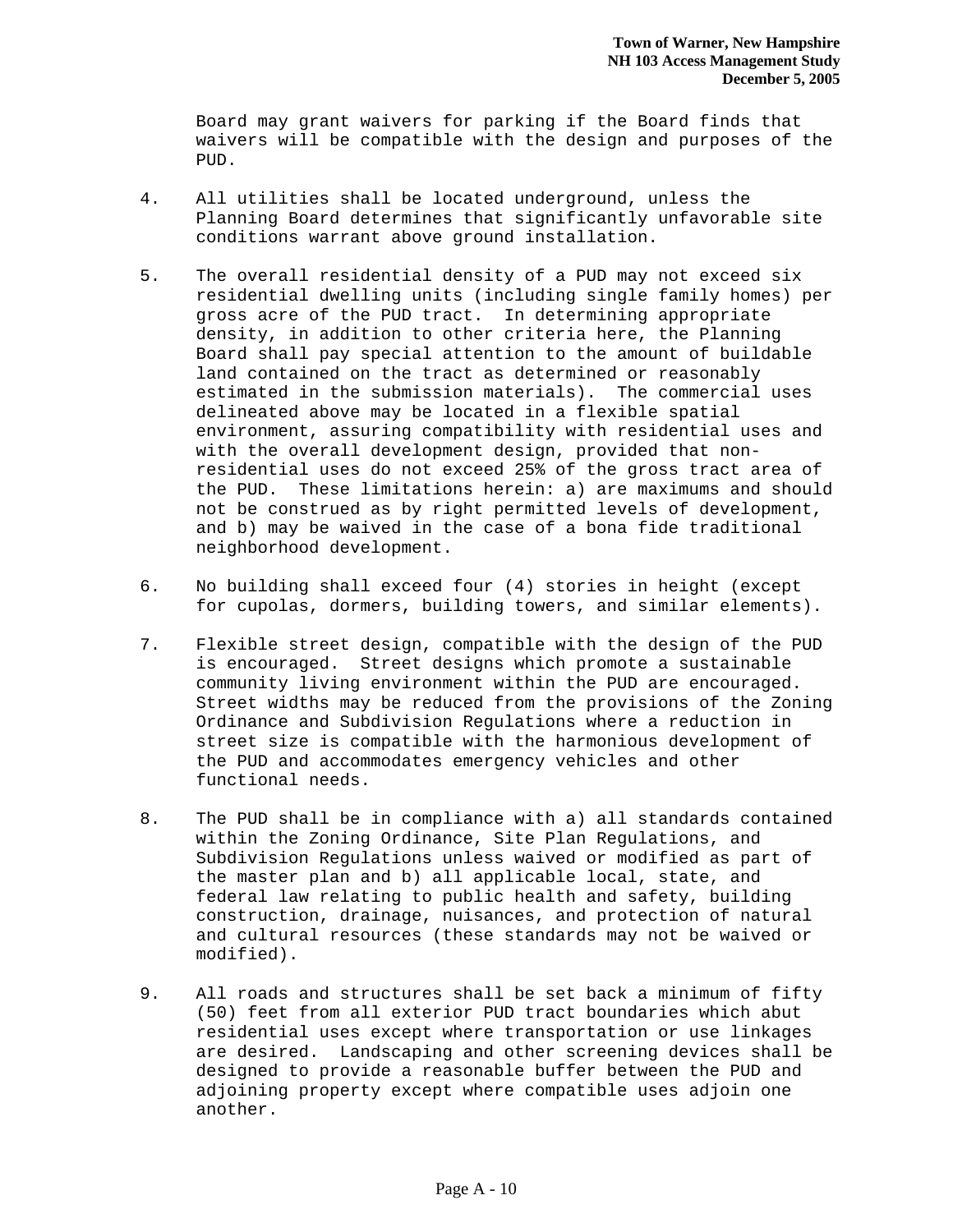- 10. Private roads may be utilized provided acceptable arrangements are made for their ownership and maintenance.
- 11. In a PUD where ownership is subject to restrictions, covenants and other agreements, those documents shall be recorded in the Merrimack County Registry of Deeds and shall be subject to the reasonable approval of the Planning Board.
- 12. Where municipal water and/or sewer service is reasonably available the applicant must tie in. However, for good cause the Planning Board may grant a waiver from this requirement.
- 13. Any proposed covenants, restrictions, and easements must be approved by the Planning Board. A provision must be built into the documents providing for municipal enforcement of the covenants, restrictions, and easements at the Town of Warner's option and at the developer's expense under appropriate circumstances.
- G. Criteria for review of PUD proposals. The following criteria shall guide the Planning Board in determining appropriate land uses, densities, and other development standards for the PUD*. It is emphasized that the determination of whether or not a proposal meets the intent and objectives of this ordinance is made by the Planning Board in its reasonable discretion.* 
	- 1. General Considerations. The Planning Board shall consider the following:
		- a. Standards of underlying zoning district permitted uses, densities, and other standards. However, these standards shall not be controlling provided the applicant is otherwise in compliance with the terms of this ordinance;
		- b. Provisions of Town of Warner Zoning Ordinance, Site Plan Regulations, Subdivision Regulations, and other applicable town, state, and federal law, where appropriate;
		- c. Consistency with the Town of Warner Master Plan;
		- d. Conformance with the intent and objectives of this ordinance;
		- e. Infrastructure capacity and the effect of the PUD upon public services and public safety; and
		- f. Prospective fiscal impact upon the Town of Warner.
	- 2. Specific objectives. Every PUD should incorporate a number of the following elements. Their usage defines a planned unit development and justifies departures from standards otherwise applicable under conventional zoning (introduction of new uses, more intensive land uses, higher density, novel design approaches, etc.).
		- a. Traditional neighborhood development approaches;
		- b. Creation of a network of narrow, attractive, walkable streets;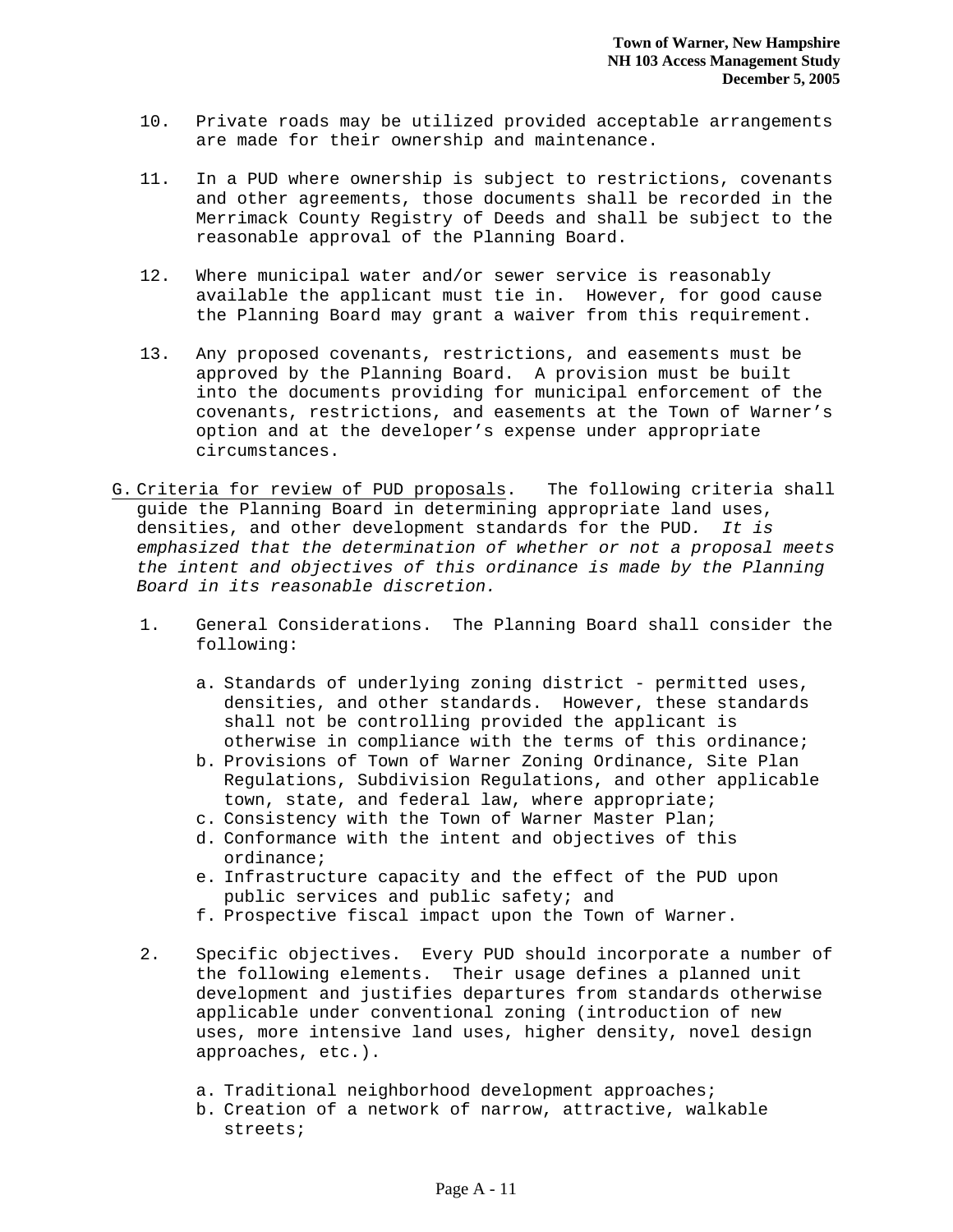- c. Inclusion of a harmonious mix of uses;
- d. Provisions for quality architectural design
- e. Placement of structures on most suitable sites with consideration of topography, soils, vegetation, slope, etc.;
- f. Preservation of significant open space;
- g. Preservation of natural vegetation and other important natural features;
- h. Preservation of important cultural resources such as stone walls and other archaeological sites;
- i. Development of active or passive recreational areas;
- j. Quality landscaping;
- k. Use of sidewalks, bikeways, and other multi-use paths;
- l. Use of traffic mitigation or traffic calming measures;
- m. Significant screening of, or rear placement of, parking areas;
- n. Sustainable design and construction practices promoting energy conservation;
- o. Other public benefits such as provision of a community center or day care center; and
- p. Public access to community facilities in the PUD.

#### *H. Submission Requirements*

- 1. Materials. The applicant for a PUD shall provide the following materials (in format and number as reasonably determined by the Planning Board):
	- a. Completed PUD application
	- b. Narrative, including a statement of purpose for the PUD and how it meets the goals of this ordinance
	- c. Proposed land plan
	- d. Proposed land use list
	- e. Completed abutters list
	- f. PUD application fee
- 2. Information. The applicant for a PUD shall provide the following information. Given the amount of information needed it is recommended that the plan be developed and refined through several conceptual/preliminary iterations with the staff and Planning Board. Many of these items may be presented as approximations or preliminary estimates subject to change, where appropriate.
	- a. Present underlying zoning classification and zoning classification of all adjoining lots
	- b. Topographic information on the tract including soil types, wetlands, surface water, land contours, natural and cultural resources, ridges and knolls, rock outcrops, steep slopes, etc. This information may be presented in an overview format, in less detail than would be required of a site plan or subdivision application provided that a clear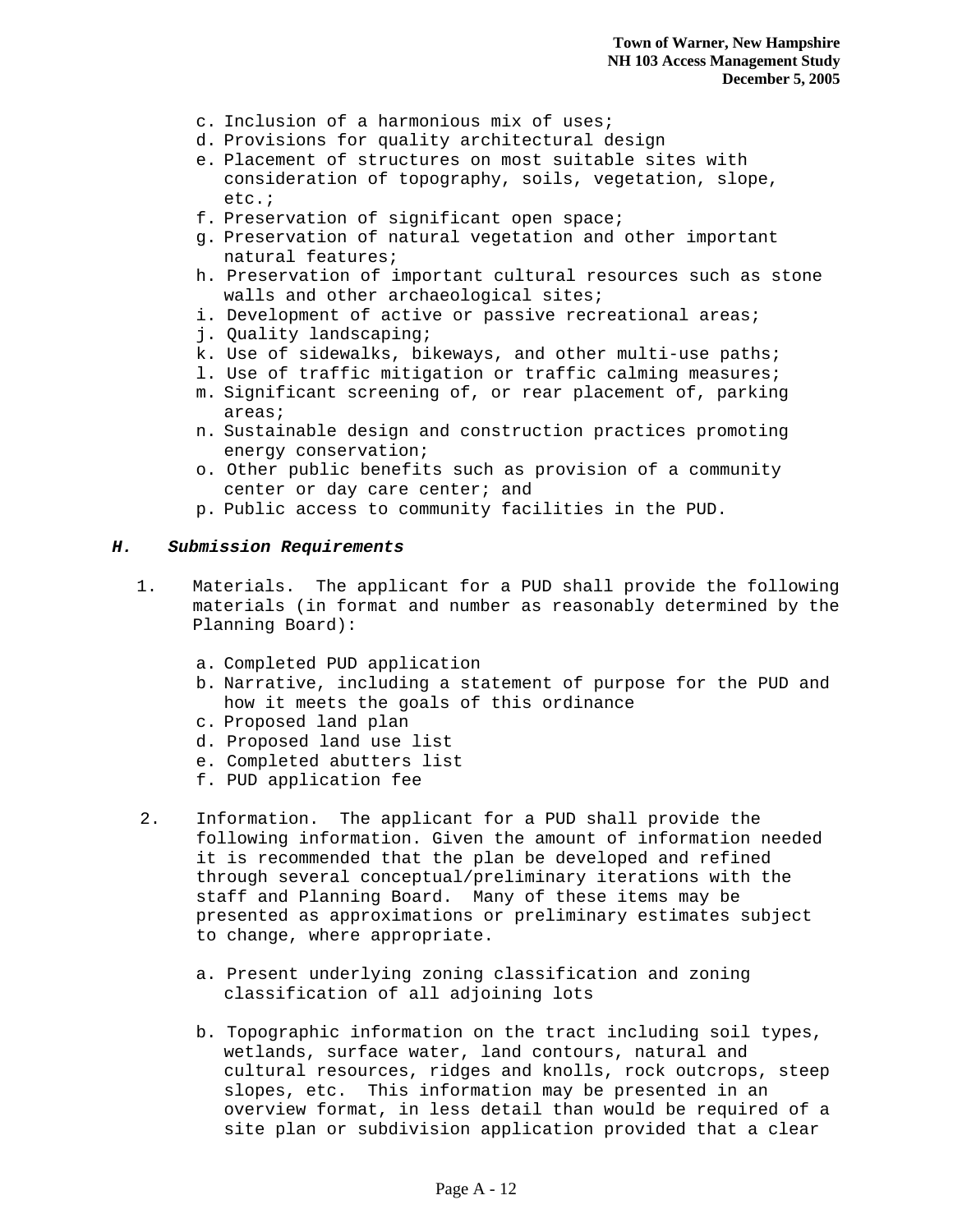sense of the tract is conveyed sufficient to evaluate the PUD proposal (for example, wetlands need not be professionally delineated if potentially wet low lying areas are roughly indicated).

- c. Total acreage of the tract; rough delineation of each land use area with approximate acreage,
- d. Proposed uses for each land use area, preferably given with some specificity.
- e. Proposed total number of dwelling units and overall residential density for the tract
- f. Proposed number of dwelling units for each land use area.
- g. Proposed location, size, use(s) for each structure.
- h. Proposed location, width, and materials of all streets, drives, sidewalks, and paths.
- i. Proposed location and number of spaces for each parking area.
- j. Proposed open space areas
- k. Natural and cultural resources proposed to be preserved
- l. Proposed buffers, if appropriate, to adjoining properties
- m. Brief explanation or sketch of proposed landscaping
- n. Brief explanation or sketch of proposed water and sewer/septic systems
- o. Brief explanation or sketch of proposed stormwater management plan
- p. Brief explanation or sketch of other proposed utilities
- q. Brief explanation or sketch of proposed firefighting strategy
- r. Proposed architectural standards or guidelines or brief explanation/sketch of architectural treatment
- s. Proposed time schedule for completion of the project, phasing schedule (if applicable depending on scale and type of PUD), plans for bonding if applicable, and well thought out plan to ensure that the amenities will be completed as proposed and in a timely manner.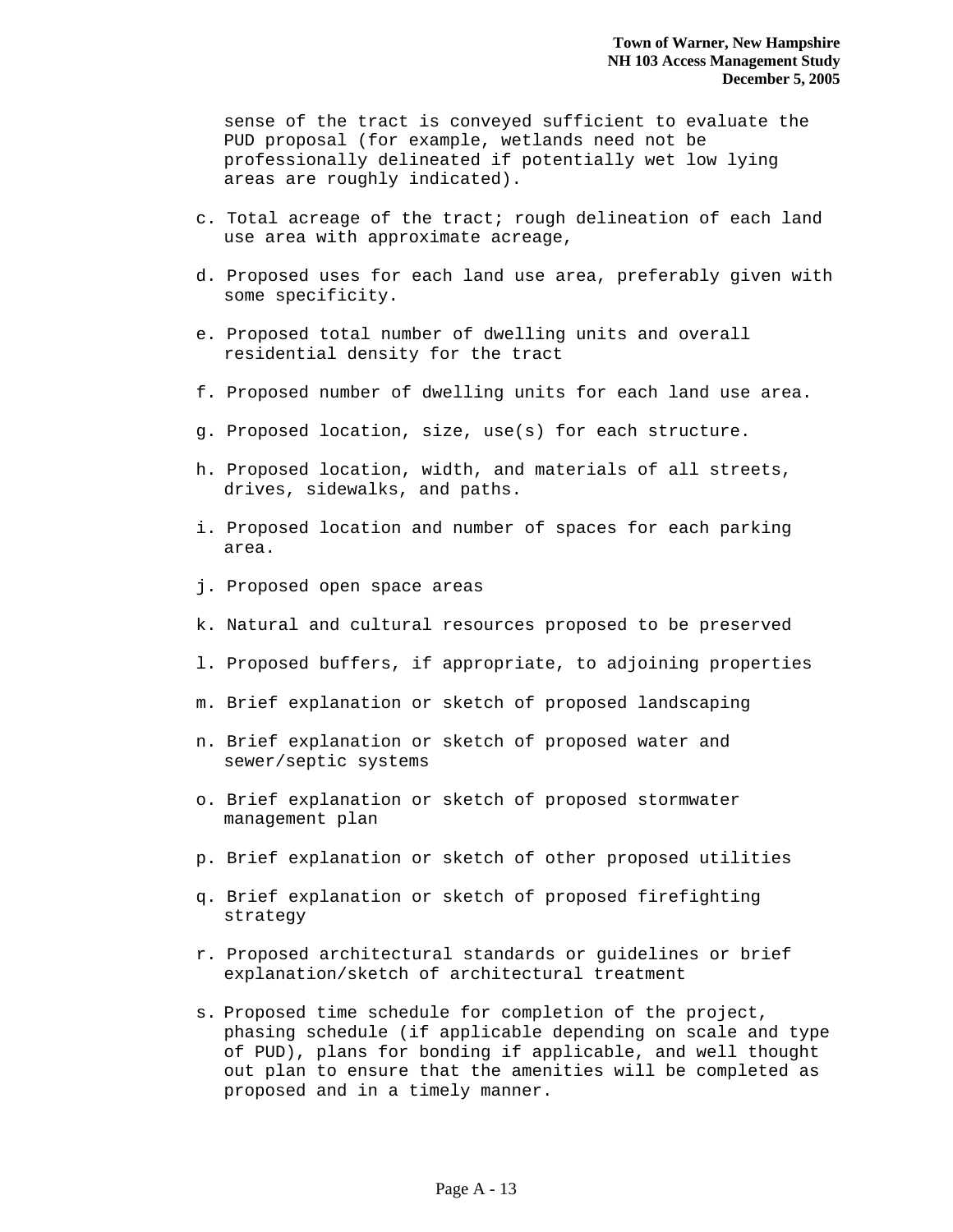- t. Proposed covenants, restrictions and easements and how they will be monitored and enforced, if applicable.
- u. Proposed ownership arrangement of each section of the PUD whether to be subdivided, held in fee simple, owned under a condominium arrangement, established as a homeowners association, etc.
- v. Proposed articles of incorporation and bylaws of any corporation and/or homeowners association to be formed.
- w. Any other information that the Planning Board or Town Counsel may deem reasonably necessary.
- I. Interpretation/application of PUD master plan. The Planning Board shall review any site plan or subdivision application for its conformity with the approved PUD master plan, however the PUD will control over site review and subdivision regulations. The board may use its discretion in determining if particular items are consistent with the intent of the plan.
	- 1. Many items in the PUD Master Plan will be presented and construed to be in preliminary sketch form subject to preparation of detailed, engineering analysis and some modification at the site plan/subdivision application stage consistent with the master plan. These items include exact lot locations and layouts, exact locations of roads and paths, size and configuration of parking lots, utility information, water and sewer/septic, drainage, landscaping, and architectural renderings. (For example, the land plan may show numerous trees to be planted. The applicant would be able to significantly modify the locations and types of planting at the site plan stage provided the intent of the landscaping element as presented in the land plan is met.)
	- 2. All development standards must ultimately be determinable for each land use area. Where specific development standards are neither stated nor implied in the PUD master plan, the most appropriate standards otherwise applicable (from the Zoning Ordinance, Site Plan Regulations, and/or Subdivision Regulations) shall apply as determined by the Planning Board. (For example, an area designated for single-family homes in the PUD master plan does not specify front setbacks. The front setbacks contained in the underlying zoning district would then apply.)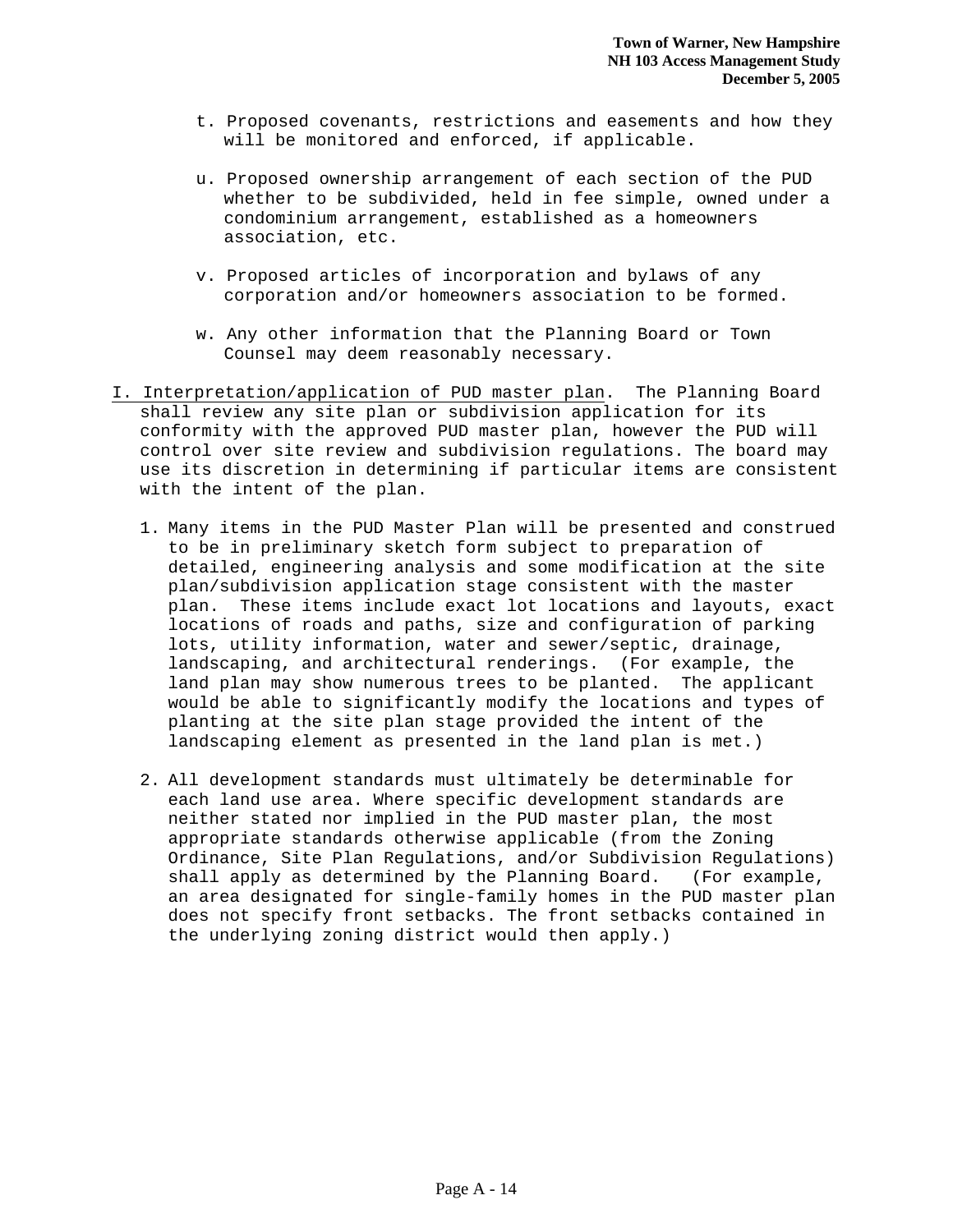#### *Proposed Revisions to Article XVII – Board of Adjustment*

#### ARTICLE XVII BOARD OF ADJUSTMENT

- A. Establishment of Board/Appointment and Terms: Pursuant to RSA 673:3,5 and 6, Local Land Use Boards, the Board shall be established, and all appointments made by the Board of Selectmen for the positions of regular and alternate members. Membership shall consist of five members, and up to five alternate members, for three-year terms to hear appeals from the provisions or administration of this Ordinance. Alternate members may fulfill the duties and responsibilities of a regular member when a regular member is not present or is disqualified from consideration of a particular application.
- B. Duties and Powers of the Board of Adjustment (Board): Subject to the provisions as outlined the Board shall:
	- 1. Hear and decide appeals of administrative officials where it is alleged there is error in any order, requirement, decision, or determination made by an administrative official in the enforcement of the Zoning Ordinance. The Board may reverse or affirm, wholly or in part, or may modify the order, requirement, decision, or determination appealed from and may make such order, or decision, as ought to be made and to that end shall have all the powers of the administrative official from whom the appeal is taken;
	- 2. Hear and decide Special Exceptions to the terms of this Ordinance;
	- 3. Authorize, upon appeal in specific cases, such variance from the terms of this Ordinance as will not be contrary to the public interest, where, owing to special conditions, a literal enforcement of the provisions of this Ordinance will result in unnecessary hardship, and so that the spirit of the Ordinance shall be observed and substantial justice done;
	- 4. Hear and render determinations on any questions relative to the exact location of any district boundary shown on the zoning map;
	- 5. Act and hear appeals, as per RSA 673:1 (v), as amended, as the Building Code Board of Appeals; and Act and hear appeals, as per RSA 676:5(III), as amended, of any decision made by the Planning Board regarding specific terms of this Ordinance.
- C. Application Requirements
	- 1. An application to the Board shall include a completed application form, plans, and supplemental information as may be required for the specific type of appeal.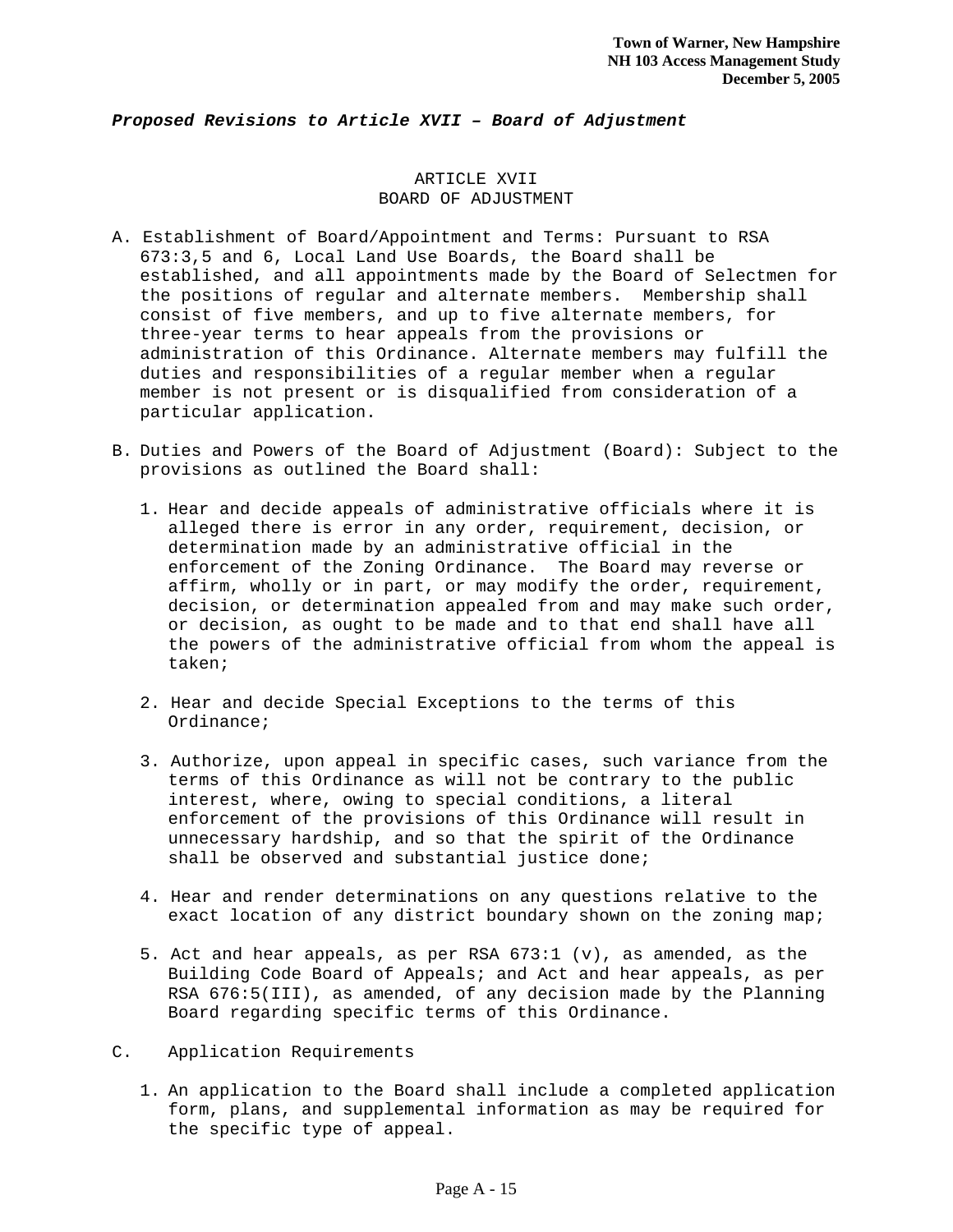- 2. The application shall be filed at least fourteen business days before a regularly scheduled meeting of the Board.
- 3. Applications and appeals to the Board shall be taken according to the rules set by State Statutes.
- 4. A nonrefundable fee shall be submitted with the application materials and other supporting evident to be considered as part of the application.
- 5. Burden of Applicant: The applicant shall provide and bear the burden of presenting sufficient evident to allow the Board to make findings to all conditions and finding of fact required in granting a variance or specific exception.
- D. Organization and Rules of Procedure
	- 1. Election: On an annual basis, the Board shall elect a chairman and other officers from among its membership.
	- 2. Meeting Schedule: The Board shall adopt, and from time to time amend, Rules of Procedure for the conduct of its business. The rules of procedure shall establish a regular meeting schedule so as to allow for the expeditious consideration of appeals.
	- 3. Open meetings: All meetings of the Board shall be open to the public, pursuant to the provisions of RSA 91-A, Access to Public Records and Meetings.
	- 4. Joint Meetings: Pursuant to RSA 676:2 as may be amended, the Board may conduct a joint meeting or hearing with another land use board.
	- 5. Receipt of testimony: At the public hearing, the Board shall hear or receive oral or written testimony from the applicant and all abutters, any non-abutters who can demonstrate that they are directly affected by the application upon which the hearing is being held.
	- 6. Public Record: Representations made at the public hearing or material submitted to the Board shall be part of the public record.
	- 7. Findings of Fact: The Board shall present findings of fact for all its decisions and shall enter such findings in its records.
	- 8. Notification: A notice of public hearing shall be given to the applicant and all abutters by certified mail not less than ten (10) days before the date of the meeting. The notice shall also be posted in at least two public places and published in a paper of general circulation in the Town of Warner at least (10) days prior to the hearing.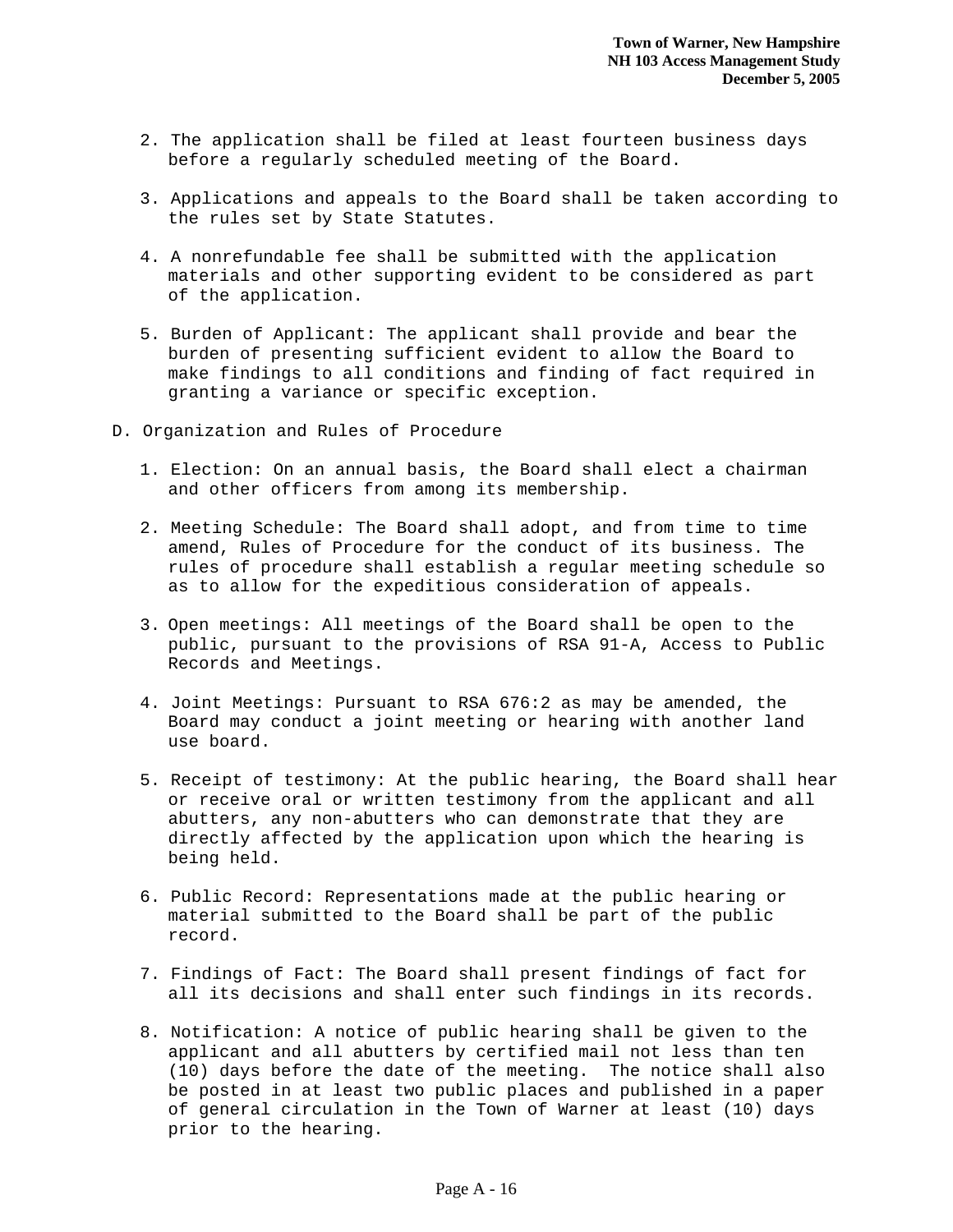- 9. Issuance of Decision: Pursuant to RSA 676:3 Issuance of Decision, as may be amended, within seventy-two hours after a vote on an application, a written record of the decision shall be available for public inspection at the office of the Board. The record of decision shall state whether the application was approved or denied, include any conditions if approved, and state the reasons for the decision. A copy of the record of decision shall be sent by first-class mail to the applicant. Copies shall also be provided to the Planning Board, Town Assessor, Building Inspector, Board of Selectmen, town staff as deemed necessary by the Board, and others who may specifically request a copy. Said letter shall be available for public review in the Town Offices during normal business hours. The cost for a copy of the letter or other information in the file should be at the rate.
- 10.Rehearing: As provided for in RSA 677:2, within thirty days after any order or decision by the Board, any party to the action or any person directly affected may move for a rehearing in respect to the any matter determined in the decision, and must specify grounds in the motion for rehearing. The Zoning Board of Adjustment may grant a rehearing if, in the opinion of the Board, there is sufficient reason presented in the applicant's motion for rehearing.
- 11.Appeal to Superior Court: No appeal from any decision may be taken to Superior Court unless the appellant has first made application for a rehearing as provided above (see RSA 677:4).
- E. Equitable Waivers of Dimensional Requirements: The Board of Adjustment shall have the authority to grant equitable waivers of dimensional requirements pursuant to the provisions and requirements of RSA 674:33-a.
- F. Authorization of Variances: Upon appeal the Board may authorize a variance from the terms of this Ordinance for a particular use, a parcel of land, an existing building, or a proposed building pursuant to RSA 674:33 as may be amended.
	- 1.The Board may authorize a variance from this Ordinance only after the applicant has demonstrated to the Board all of the following. Each of the following conditions must be found in order for a variance to be legally granted, as confirmed in writing by the Board. All five variance criteria must be met for the variance to be granted.
		- a. No diminution in value of surrounding properties would be suffered.
		- b. Granting the variance will not be contrary to the public interest.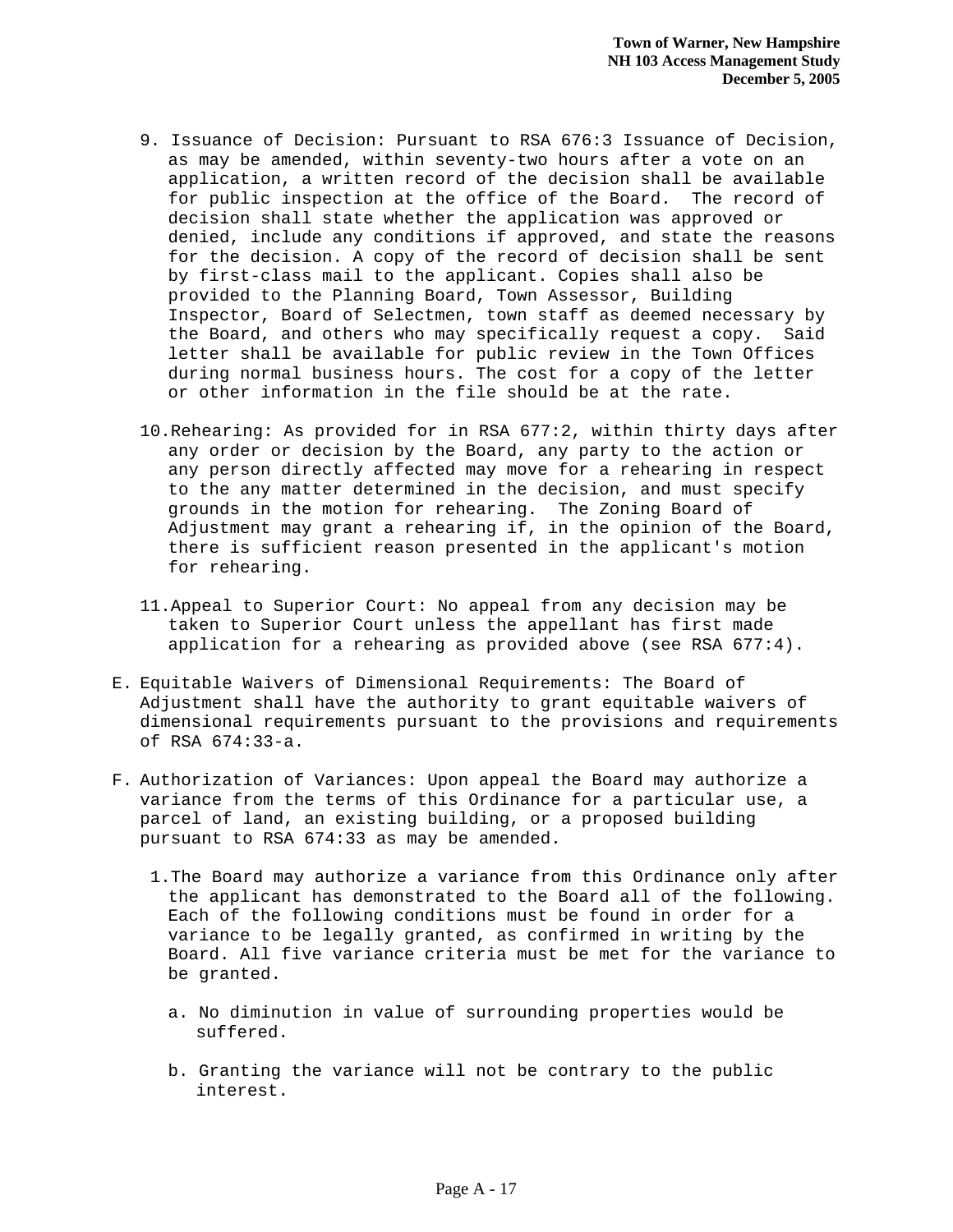- c. Denial of the variance would impose unnecessary hardship upon the applicant. For applicants seeking a use variance or an area (dimensional) variance, the criteria for demonstrating hardship shall be as outlined below.
	- (1) Applicant seeking use variance
	- a. The zoning restriction as applied interferes with a landowner's reasonable use of the property, considering the unique setting of the property in its environment.
	- b. No fair and substantial relationship exists between the general purposes of the zoning ordinance and the specific restriction on the property.
	- c. The variance would not injure the public or private rights of others.
	- (2) Applicant seeking area (dimensional) variance
	- a. An area variance is needed to enable the applicant's proposed use of the property given the special conditions of the property.
	- b. The benefit sought by the applicant cannot be achieved by some other method reasonably feasible for the applicant to pursue, other than an area variance.
	- c. By granting the variance, substantial justice would be done.
	- d. The use must not be contrary to the spirit of the ordinance
- G. Granting of Special Exceptions.
	- 1. The Board shall hear and decide requests for a special exception and shall grant a special exception only when it finds that each of the following criteria have been met:
	- a. The use requested is identified in the Use Table of the Zoning Ordinance for a special exception in that respective zoning district, or as otherwise stated in the Zoning Ordinance.
		- b. The proposed location is appropriate for the requested use and serves to provide a desirable amenity for the immediate area.
		- c. The requested use will not impair the integrity or character of the district, adjoining districts, or other land uses of the abutting properties. The requested use will not create hazards to the health, safety, or general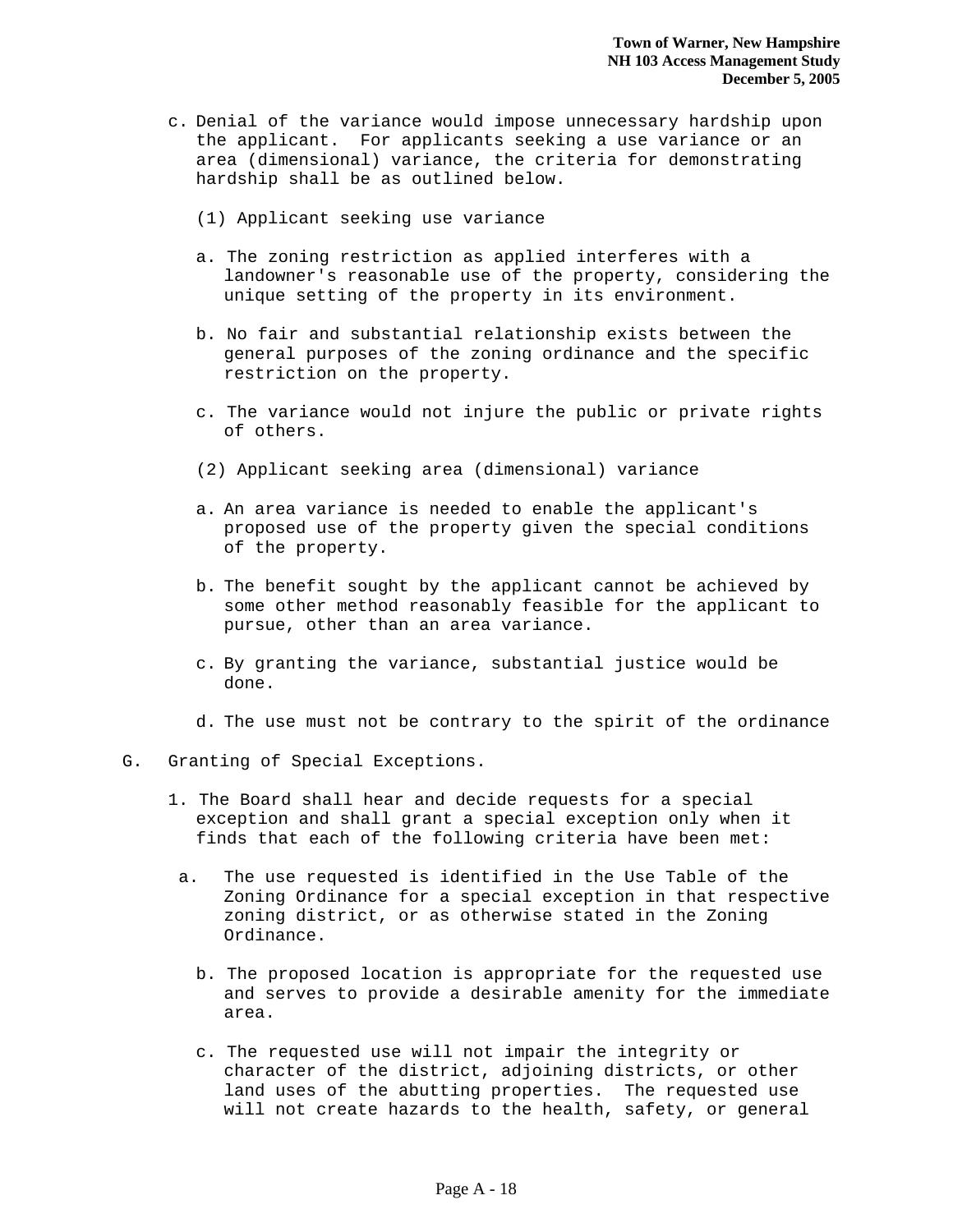welfare of the public, and be detrimental or out of character to neighboring properties.

- d. The proposed use will not create excessive demand on municipal services including but not limited to police protection, fire protection, and solid waste disposal.
- e. The proposed use will not generate traffic volumes that will overburden existing roads and highways. The requested use will not create undue traffic congestion or impair pedestrian safety.
- f. The proposed use will not have an adverse impact on the natural environment.
- g. The proposed use will not adversely affect groundwater resources.
- 2. In granting a special exception, the Board of Adjustment may attach appropriate conditions to assure that the general criteria can be met and enforced, including but not limited to:
	- a. Increasing setback and yard dimensions, which are greater than the minimum requirements.
	- b. Modifications of the external features of the building or structures, and limiting the lot coverage or building height and dimensions.
	- c. Requiring suitable landscaping, screening and maintenance or restoration of natural buffer areas where necessary to reduce noise and glare.
	- d. The removal or modification of non-conforming uses, signs, buildings, or structures.
	- e. Professional or technical studies or the funding thereof, for the purpose of monitoring compliance of specific elements regarding the site, and to verify the impact of the use on municipal services, traffic, and public safety, noise, air quality, and ground and surface water quality.
	- f. Limiting the number of occupants and methods and time of operation of the proposed use.
	- g. Specifying the numbers and locations of driveways and accesses for the requested use and property.
	- h. Reducing the number, size and illumination of signs.
- 3. The following uses may be by approved of the Board as a special exception provided they meet the conditions described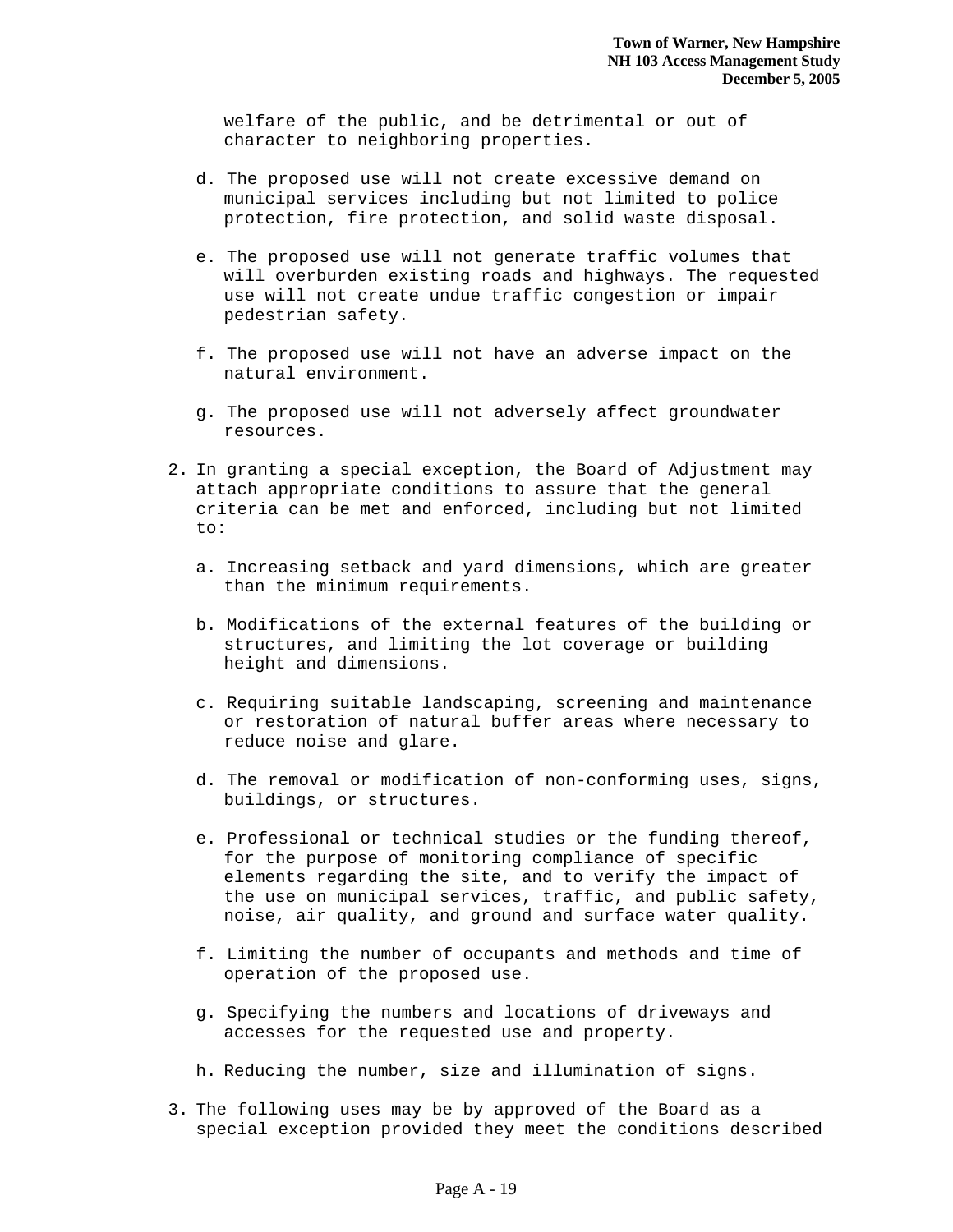in this section and are permitted by special exception in the respective zoning district(s) in which it will be located:

- a. Gasoline filling and service stations if each of the following conditions and standards are satisfied:
	- 1) Appropriate and adequate screening of the site to abutting property owners so as to not detract from the usefulness of their property;
	- 2) Appropriate screening of trash storage containers and other potentially unattractive site features;
	- 3) Access to a signalized intersection if warranted by a traffic study;
	- 4) Appropriate and attractive landscaping maintained; and
	- 5) Lighting which will not spill on to abutting property.
- b. Car Washes: Car Washes shall be permitted by Special Exception if each of the following conditions and standards are satisfied and are permitted by special exception in the respective zoning district(s) in which it will be located:
	- 1) The car wash shall be equipped to recycle water to minimize the use of water and equipped with water treatment facilities;
	- 2) All wastewater, after treatment, shall be discharged into a sanitary sewer system;
	- 3) The property shall have a water supply sufficient to support the car wash;
	- 4) There shall be sufficient areas on the site for the stacking and queuing of vehicles entering, exiting and using the site so as not to interfere with traffic flow on the site and on to any private or public street, or other vehicular way used to access the property for it intended use;
	- 5) The car wash shall be equipped with a drain system to capture stormwater and other water such as that which may drip off washed vehicles; and
	- 6) The applicant shall demonstrate to the satisfaction of the Board of Adjustment that lighting, buffer areas, noise level, environmental controls including waste water recycling, sludge and sediment handling, and internal vehicular circulation shall be adequately provided for and/or controlled, and that there are no adverse traffic impacts on public roads, to ensure conformance with the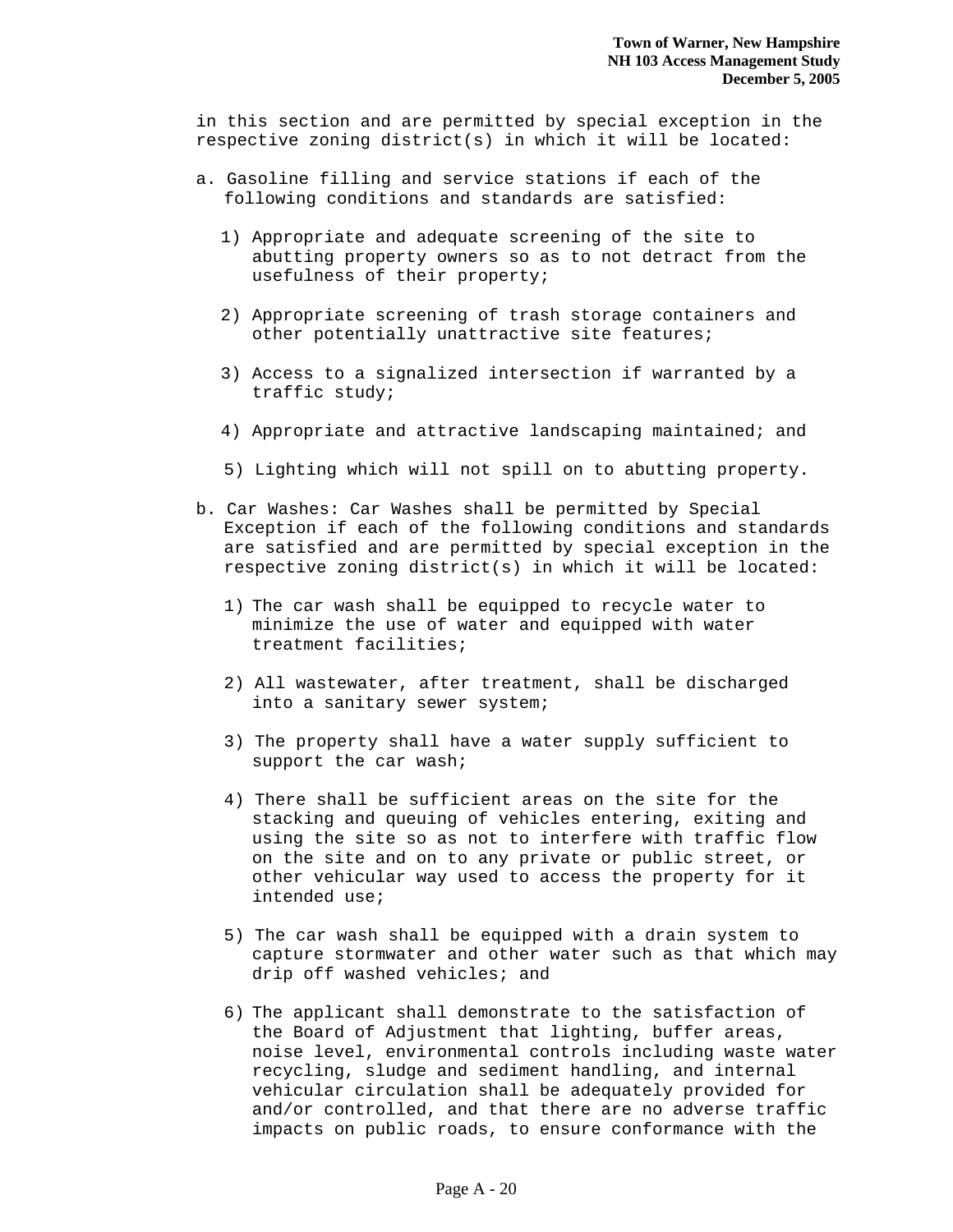standards applicable to special exception uses.

- c. Drive-Through Businesses: Drive-through businesses shall be permitted by Special Exception only if each of the following conditions and standards are satisfied:
	- 1) There shall be an off-street approach lane of 200 feet for drive-through facilities, which shall not conflict with parking spaces;
	- 2) There shall be adequate internal and external traffic circulation in order to promote traffic safety. In determining the adequacy of the circulation, the Board may consider the number of curb cuts and the orderly flow of traffic entering and exiting the site. With respect to corner lots, the exits of the site shall be located on the less busy or secondary street and at least 100 feet from the intersection.
	- 3) Minimum lot width: 150 feet; and
	- 4) The site plan shall contain suitable landscaping which shall include maintenance of a suitably landscaped area between the drive-through business and any abutting residential use or residential zoning district.
- H. Time Limit: Any special exception or variance granted by the Board shall be valid for a period of two (2) years, from the date the variance or special exception was granted. If the use or construction so authorized by the variance or special exception has not commented within the two (2)year period from the date of the decision, then the variance or special exception shall be deemed to have expired and the Board of Adjustment's authorization shall be considered null and void.

If after commencement, a variance or special is abandoned for a period of two (2) years, then the variance or special exception shall be deemed to have expired and cannot be reestablished without a new application process and affirmative decision by the Board.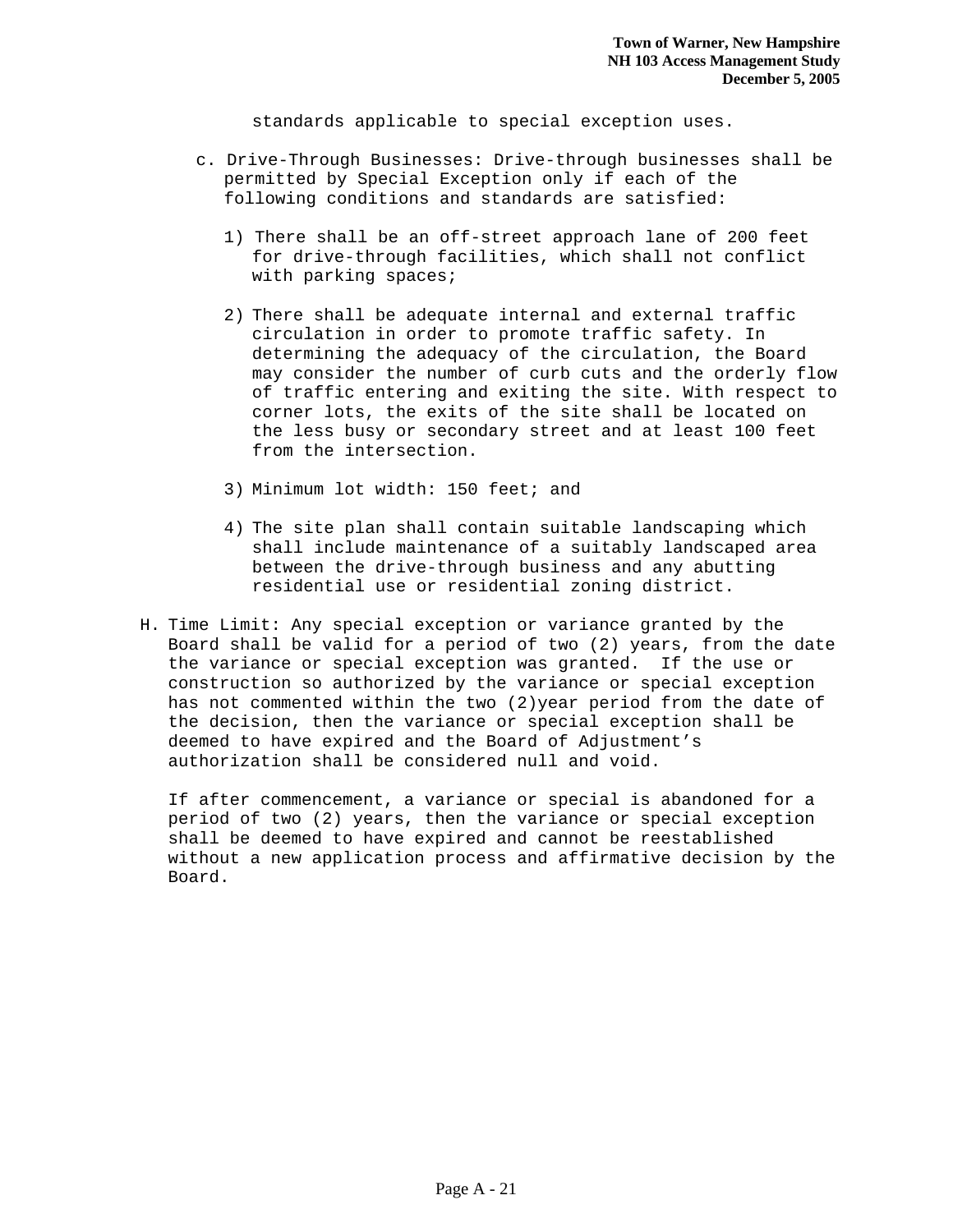## **Appendix B – Draft Access Management Memorandum of Understanding**

# D R A F T (1/20/05)

### **MEMORANDUM OF UNDERSTANDING FOR COORDINATING HIGHWAY ACCESS MANAGEMENT**

### **BETWEEN NEW HAMPSHIRE, DEPARTMENT OF TRANSPORTATION AND CITY/TOWN OF \_\_\_\_\_\_\_\_\_\_\_\_\_\_\_\_\_\_**

This Memorandum of Understanding is made between the State of New Hampshire, Department of Transportation (hereinafter referred to as "DEPARTMENT") and the Town (or City) of (hereinafter referred to as "TOWN" (or "CITY") and entered into on .

The Parties to this Understanding witness that:

WHEREAS, the DEPARTMENT has the statutory responsibility and permitting authority, under RSA 236, to issue driveway access permits on state highways; and

WHEREAS, the TOWN, has the statutory authority under RSA 674 to enact zoning and building ordinances, subdivision, and site plan review regulations to regulate the use and site development of property adjoining the highway; and

WHEREAS, the DEPARTMENT and the TOWN mutually recognize the continuing necessity to plan and coordinate future land use and access to highways, in order to preserve highway capacity and public safety, and;

WHEREAS the DEPARTMENT and the TOWN mutually recognize and agree that the preserving the safety and maximizing the capacity of state highways is in the public interest,

THEREFORE, BE IT RESOLVED, that the following provisions of this Memorandum of Understanding are agreeable to all parties;

### **Article I: Statement of Purpose**

The DEPARTMENT and City/Town enter into this Understanding to improve access management of state highways within its boundaries. For the purposes of this Understanding, access management shall include coordination in the planning, design, control, and determination of access points to facilities, and in the issuance of driveway access permits.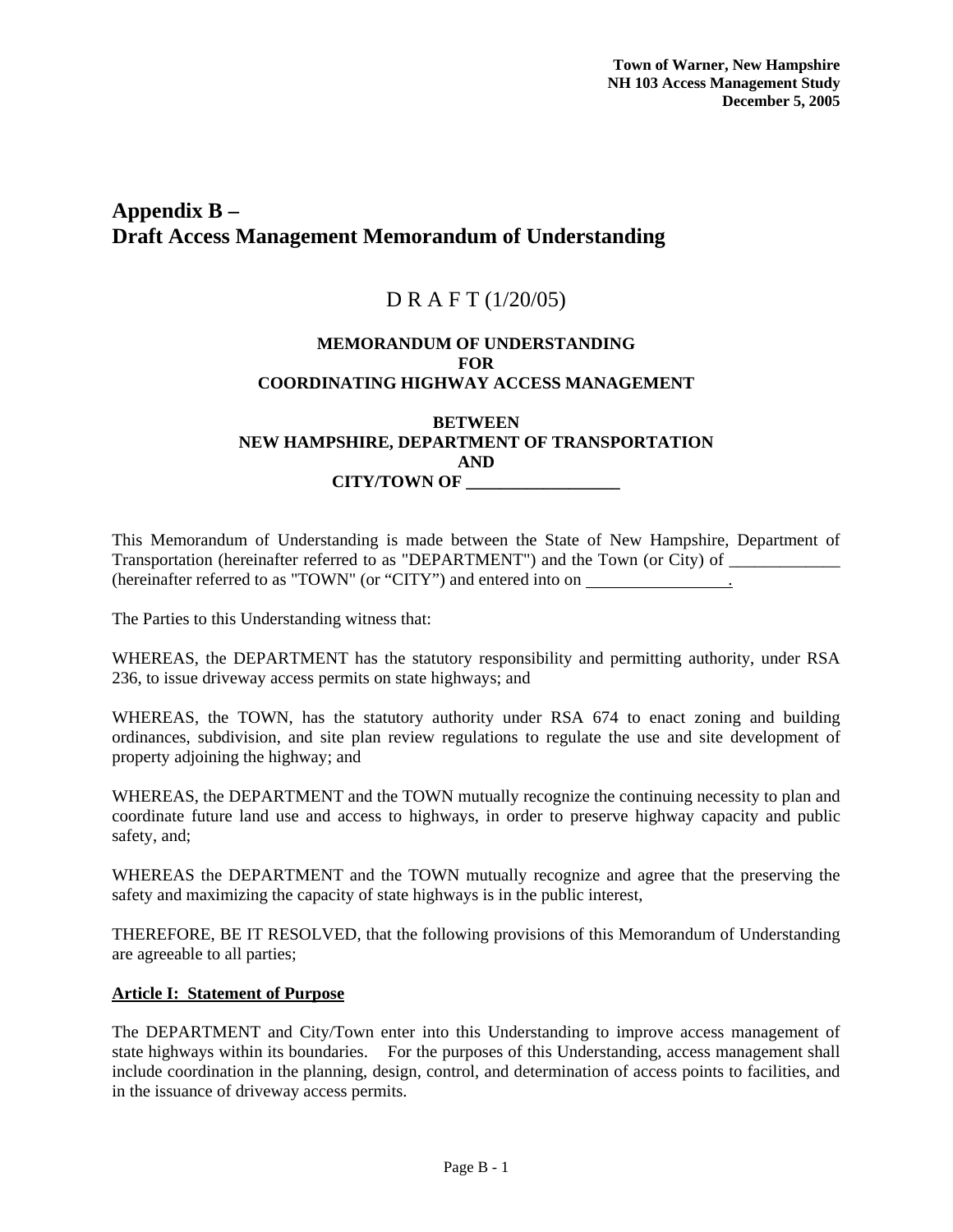### **Article II: Scope of Understanding:**

The provisions of this Understanding shall apply to all state highways or segments of state highways located within the City/Town as identified in City/Town access management plan and agreed upon by the City/Town and the Department (List as follows:)

### **Article III: Joint Responsibilities**

- 1. It shall be the joint responsibilities of the DEPARTMENT and the CITY/TOWN to develop and adopt agreed upon procedures for the coordination between site plan approvals and driveway access permits.
- 2. The CITY/TOWN and the DEPARTMENT may establish an Access Management Technical Guidance Committee for the purpose of coordinating the concurrent review of site plans and driveway access permit applications to ensure their conformance with state and local access management plans and/or standards.

### **Article IV: Responsibilities of the CITY/TOWN**

- 1. Access management standards developed, adopted, and/or enforced by a City/Town shall not conflict with best practices for access management where a state highway is involved. These standards may take the form of zoning ordinances, site plan review, subdivision regulations and requirements, roadway construction standards, or a combination of these, and shall be applied to all future development and redevelopment of land accessing state highways. Such standards shall be developed in consultation with the DEPARTMENT and Regional Planning Commissions. Copies of all such standards, and subsequent amendments thereto, shall be provided to the DEPARTMENT to be kept on file at the Central and District Offices.
- 2. Where appropriate and necessary as determined by the Town, the Town may develop, in cooperation or consultation with the DEPARTMENT, adopt, and amend site or parcel-specific access management plans for specific highway corridors or segments. Such plans shall define the number, as well as, general location and design of future access locations to be permitted on specific parcels or sites. The Plans, and any subsequent amendments thereto, shall be forwarded to the DEPARTMENT to be kept on file at the Central and District Offices. The number, location, and design of access points shall be consistent with the Department's "Policy for the Permitting of Driveways and Other Accesses to the State Highway System".
- 3. In the event that waivers or variances to the adopted access management standards or plans are proposed, the Town shall inform the DEPARTMENT of such waivers or variances prior to local approval of the plans. Notice will be made prior to the issuance of the local approval and with sufficient time to allow for comment from and consultation with the DEPARTMENT.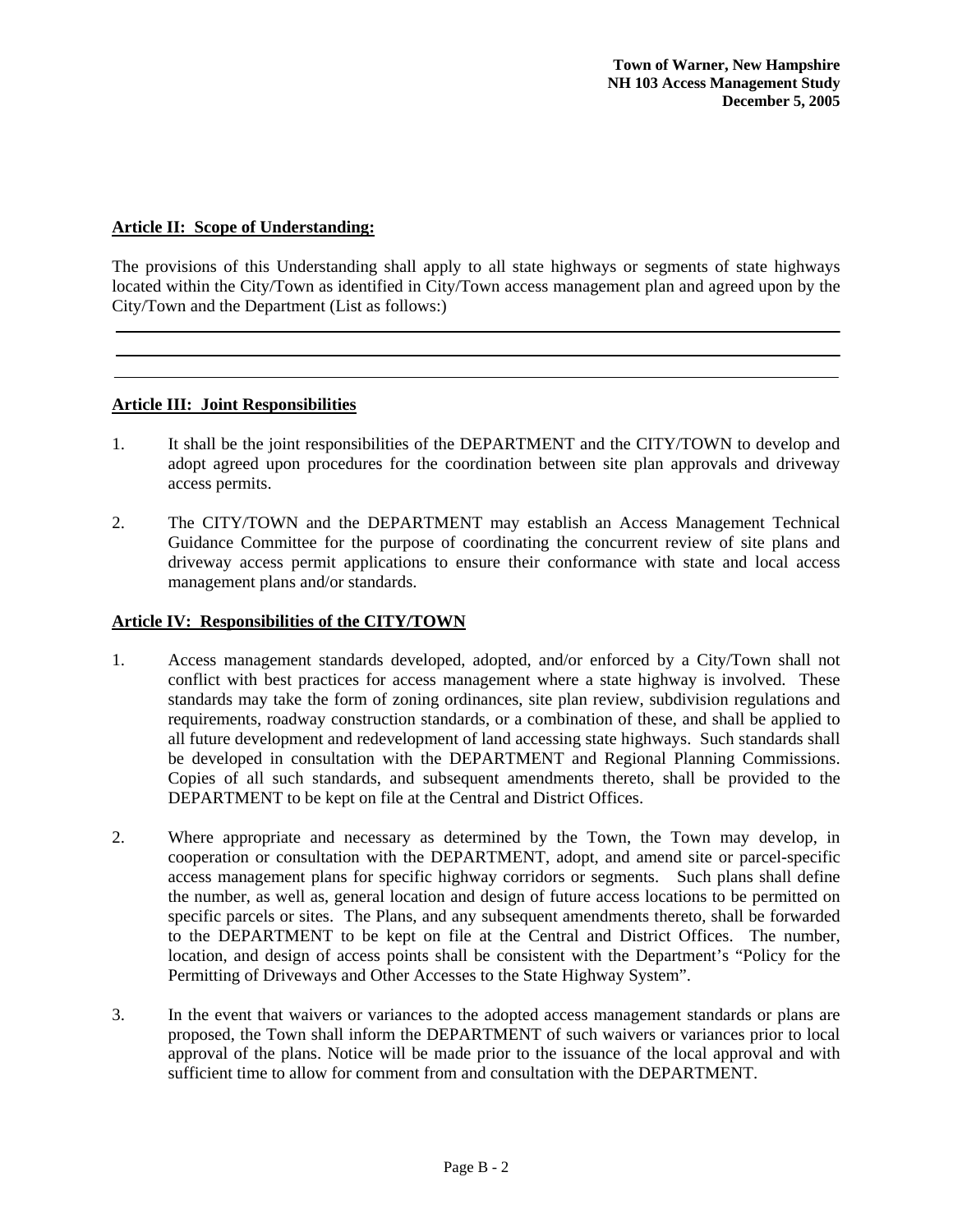- 4. The Town shall notify the DEPARTMENT District Engineer upon receipt of any development proposal or change of use that will require a state driveway access permit and solicit input regarding access design.
- 5. The Town shall require that driveway access(es), including type, design, number, and location, be permitted only in accordance with its adopted access management standards and any applicable site-specific access plans.
- 6. The CITY/TOWN shall coordinate and cooperate with the Department throughout the development/driveway permitting process (including approval of access development), as described in the procedures set forth in Article III Section 1.

### **Article V: Responsibilities of the DEPARTMENT**

- 1. The DEPARTMENT's Design Bureaus and District Engineer will provide information, technical assistance, and advice to the CITY/TOWN in the development of local access management standards and site or parcel level access management plans.
- 2. The DEPARTMENT District Engineer shall notify the CITY/TOWN designee upon receipt of any application for driveway access permits and scheduled scoping meetings by transmitting a copy of such application or meeting notice, along with a request for comments. On Department sponsored projects, the Department's Project Manager will bear the responsibility to notify the CITY/TOWN of the Department's intentions.
- 3. The DEPARTMENT District Engineer shall coordinate and cooperate with the municipality throughout the development/driveway permitting process (including issuance of drive permits), as described in the procedures set forth in Article III Section 1.

### **Article VI: Effective Date and Amendments to Memorandum of Understanding**

- 1. This Understanding shall become effective upon execution by the DEPARTMENT and the CITY/TOWN and shall remain in force until terminated under provisions of Article VII, or until superseded by a new Understanding.
- 2. This Understanding may be amended from as facts or circumstances warrant or as may be required by state or federal laws, administrative regulations, or other orders or guidelines having the full force and effect of law.

### **Article VII: Termination of Understanding**

The DEPARTMENT or CITY/TOWN may terminate this Understanding by giving ninety (90) day written notice of such termination to the other party.